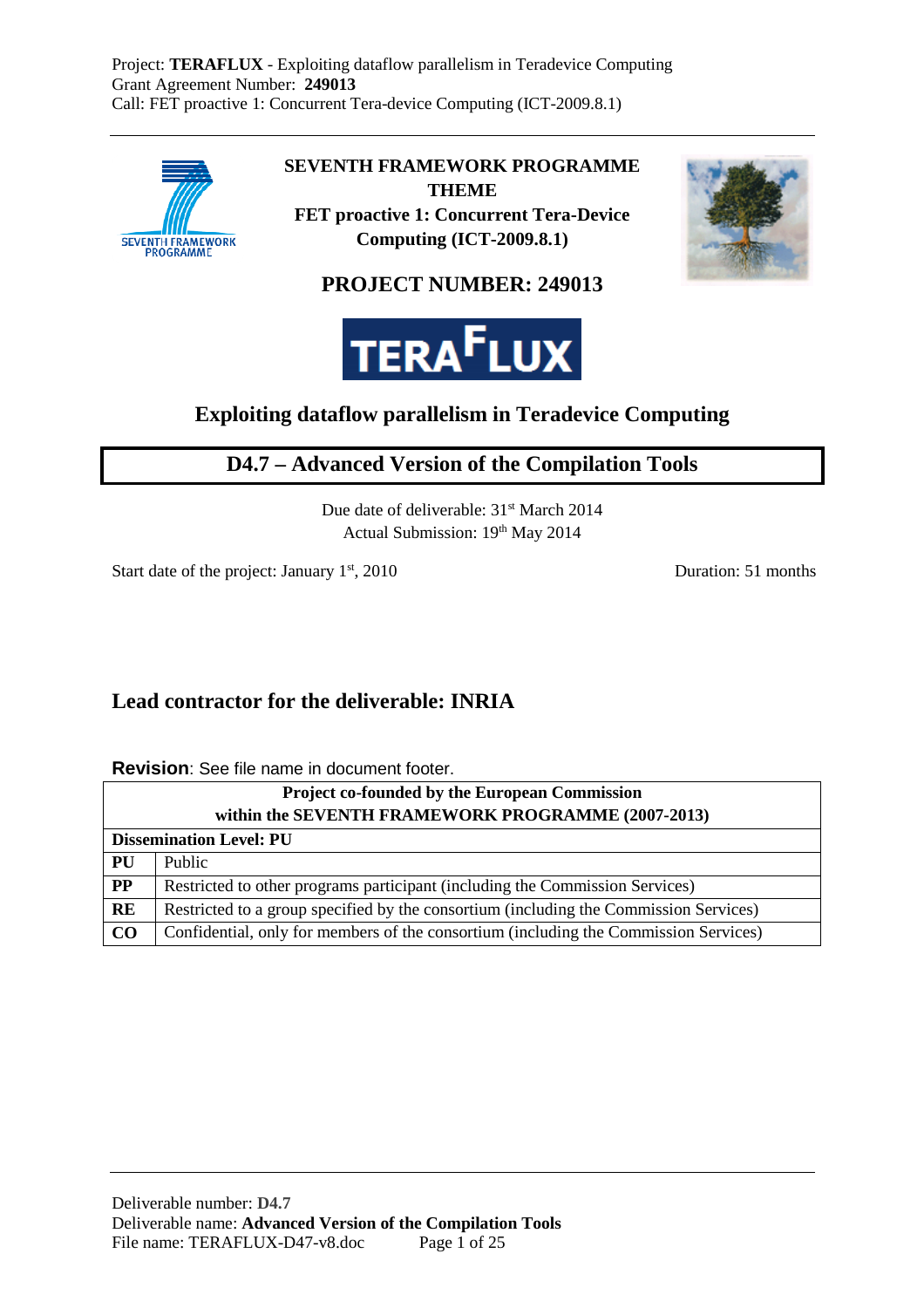### **Change Control**

| Version#                | <b>Author</b>        | Organization  | <b>Change History</b>                                                                |
|-------------------------|----------------------|---------------|--------------------------------------------------------------------------------------|
| $\vert$ 1               | Albert Cohen         | <b>INRIA</b>  | Template                                                                             |
| $\overline{2}$          | Ian Watson           | <b>UNIMAN</b> | Scala tool flow                                                                      |
| $\mathbf{3}$            | Albert Cohen         | <b>INRIA</b>  | First complete version                                                               |
| $\overline{\mathbf{4}}$ | <b>Laurent Morin</b> | <b>CAPS</b>   | Fixes                                                                                |
| 5                       | <b>Laurent Morin</b> | <b>CAPS</b>   | <b>HMPP</b> tool flow                                                                |
| 6                       | Albert Cohen         | <b>INRIA</b>  | Corrections after review by<br>Somnath Mazumdar (UNISI)<br>Stéphane Zuckerman (UDEL) |
| 7                       | Roberto Giorgi       | <b>UNISI</b>  | Review                                                                               |

## **Release Approval**

| <b>Name</b>         | Role                                       | Date       |
|---------------------|--------------------------------------------|------------|
| <b>Albert Cohen</b> | Originator                                 | 07/04/2014 |
| <b>Albert Cohen</b> | WP Leader                                  | 07/04/2014 |
| Roberto Giorgi      | Project Coordinator for formal deliverable | 10/05/2014 |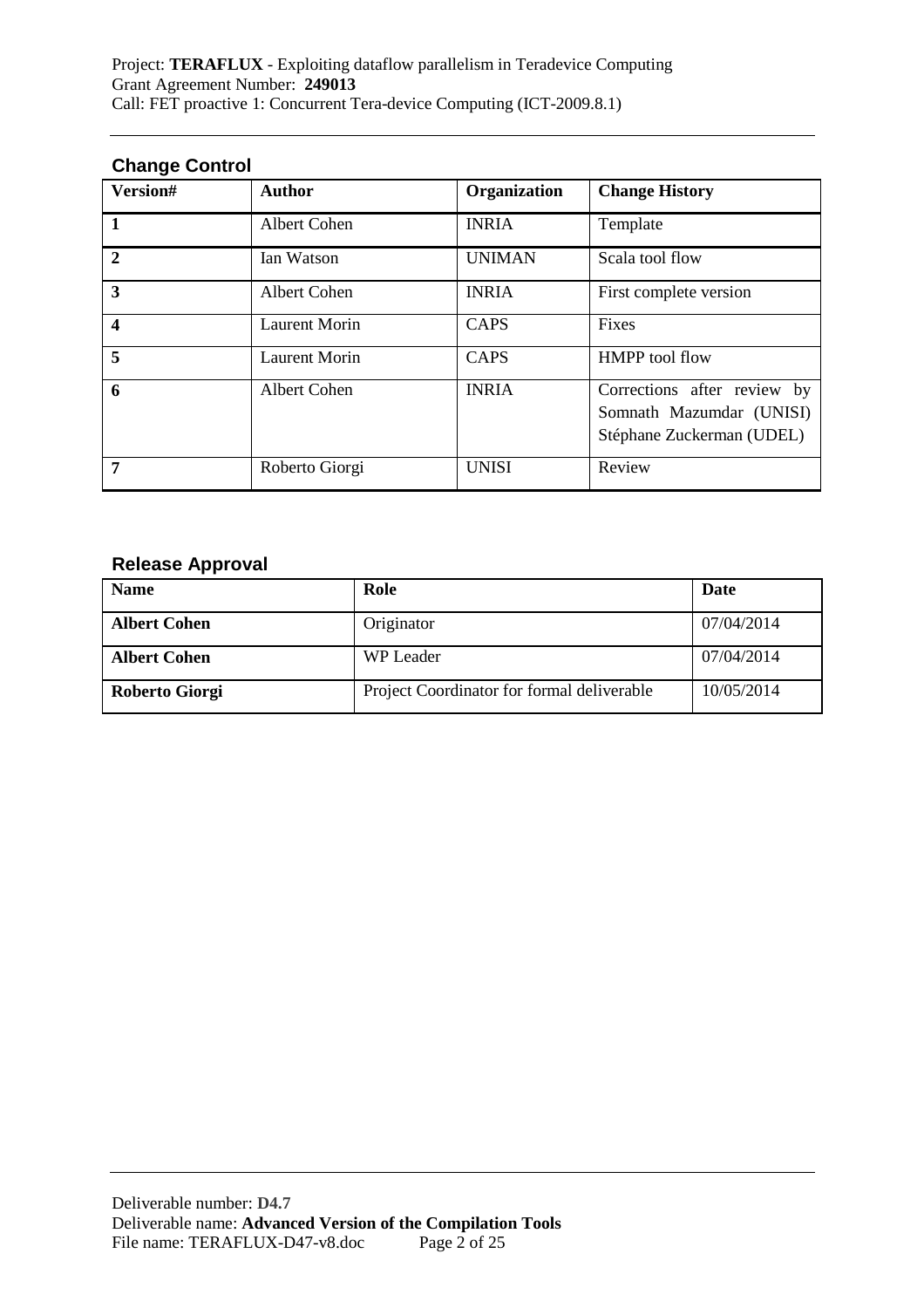### **TABLE OF CONTENTS**

| 1                        |       |  |
|--------------------------|-------|--|
| 2                        |       |  |
| 3                        |       |  |
|                          | 3.1   |  |
|                          | 3.2   |  |
|                          | 3.3   |  |
| 4                        |       |  |
| 5                        |       |  |
|                          | 5.1   |  |
|                          | 5.2   |  |
| 6                        |       |  |
|                          |       |  |
| $\overline{\phantom{a}}$ |       |  |
|                          | 7.1   |  |
|                          | 7.1.1 |  |
|                          | 7.2   |  |
|                          | 7.3   |  |
|                          | 7.4   |  |
|                          | 7.5   |  |
|                          | 7.5.1 |  |
|                          | 7.5.2 |  |
| 8                        |       |  |
| 9                        |       |  |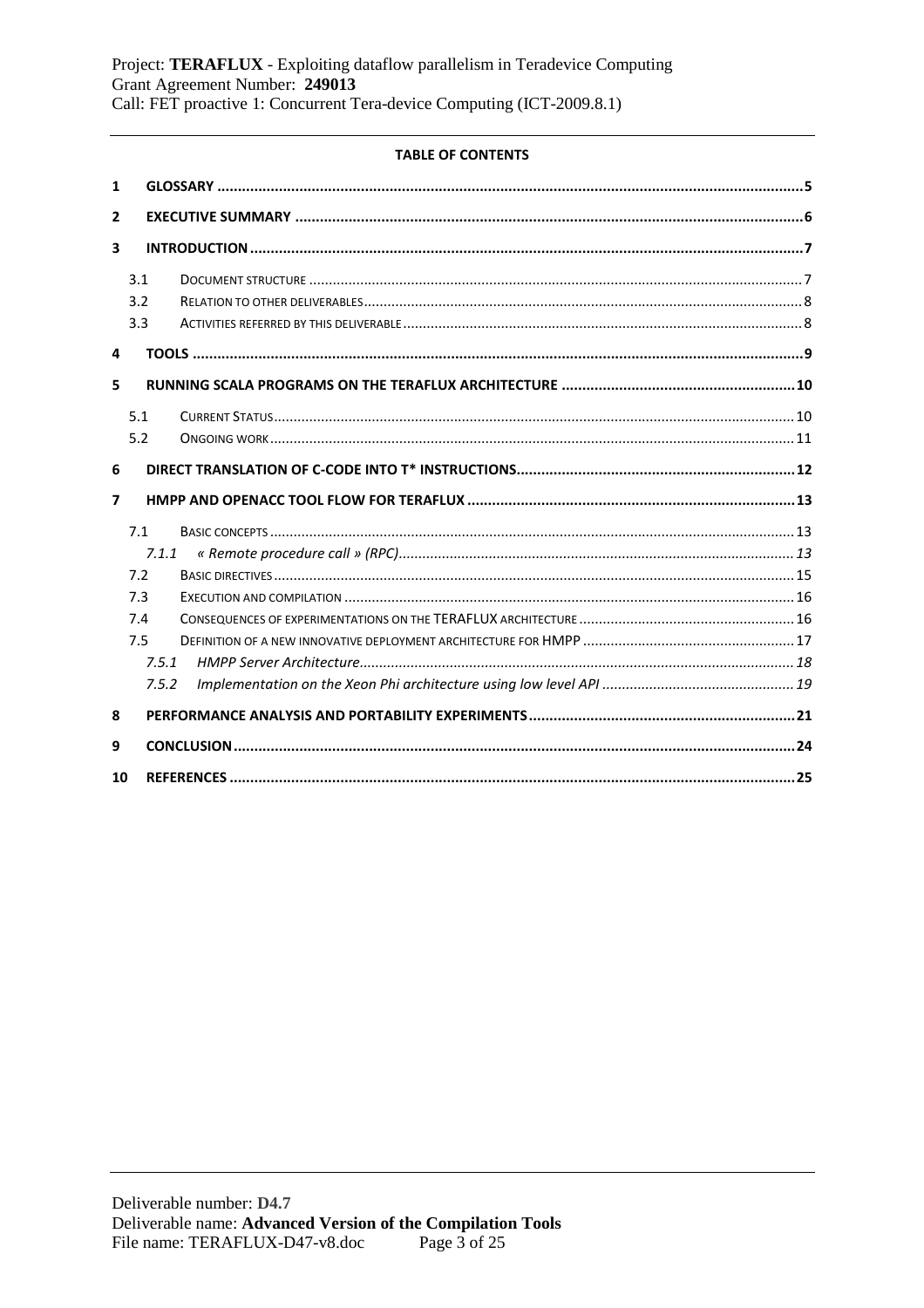The following list of authors will be updated to reflect the list of contributors to the writing of the document.

#### **Albert Cohen, François Gindraud, Feng Li, Antoniu Pop**  INRIA

#### **Rosa Badia, Nacho Navarro, Tomasz Patejko BSC**

#### **Ian Watson, Behram Khan and Mikel Lujan**  UNIMAN

#### **Roberto Giorgi, Andrea Mondelli**  UNISI

#### **Laurent Morin CAPS**

© 2009-14 TERAFLUX Consortium, All Rights Reserved

Document marked as PU (Public) is published in Italy, for the TERAFLUX Consortium, on the www.teraflux.eu web site and can be distributed to the Public.

The list of author does not imply any claim of ownership on the Intellectual Properties described in this document.

The authors and the publishers make no expressed or implied warranty of any kind and assume no responsibilities for errors or omissions. No liability is assumed for incidental or consequential damages in connection with or arising out of the use of the information contained in this document.

This document is furnished under the terms of the TERAFLUX License Agreement (the "License") and may only be used or copied in accordance with the terms of the License. The information in this document is a work in progress, jointly developed by the members of TERAFLUX Consortium ("TERAFLUX") and is provided for informational use only.

The technology disclosed herein may be protected by one or more patents, copyrights, trademarks and/or trade secrets owned by or licensed to TERAFLUX Partners. The partners reserve all rights with respect to such technology and related materials. Any use of the protected technology and related material beyond the terms of the License without the prior written consent of TERAFLUX is prohibited. This document contains material that is confidential to TERAFLUX and its members and licensors. Until publication, the user should assume that all materials contained and/or referenced in this document are confidential and proprietary unless otherwise indicated or apparent from the nature of such materials (for example, references to publicly available forms or documents).

Disclosure or use of this document or any material contained herein, other than as expressly permitted, is prohibited without the prior written consent of TERAFLUX or such other party that may grant permission to use its proprietary material. The trademarks, logos, and service marks displayed in this document are the registered and unregistered trademarks of TERAFLUX, its members and its licensors. The copyright and trademarks owned by TERAFLUX, whether registered or unregistered, may not be used in connection with any product or service that is not owned, approved or distributed by TERAFLUX, and may not be used in any manner that is likely to cause customer confusion or that disparages TERAFLUX. Nothing contained in this document should be construed as granting by implication, estoppel, or otherwise, any license or right to use any copyright without the express written consent of TERAFLUX, its licensors or a third party owner of any such trademark.

*Printed in Siena, Italy, Europe.* 

Part number: *please refer to the File name in the document footer*.

#### **DISCLAIMER**

EXCEPT AS OTHERWISE EXPRESSLY PROVIDED, THE TERAFLUX SPECIFICATION IS PROVIDED BY TERAFLUX TO MEMBERS "AS IS" WITHOUT WARRANTY OF ANY KIND, EXPRESS, IMPLIED OR STATUTORY, INCLUDING BUT NOT LIMITED TO ANY IMPLIED WARRANTIES OF MERCHANTABILITY, FITNESS FOR A PARTICULAR PURPOSE AND NONINFRINGEMENT OF THIRD PARTY RIGHTS.

TERAFLUX SHALL NOT BE LIABLE FOR ANY DIRECT, INDIRECT, INCIDENTAL, SPECIAL OR CONSEQUENTIAL DAMAGES OF ANY KIND OR NATURE WHATSOEVER (INCLUDING, WITHOUT LIMITATION, ANY DAMAGES ARISING FROM LOSS OF USE OR LOST BUSINESS, REVENUE, PROFITS, DATA OR GOODWILL) ARISING IN CONNECTION WITH ANY INFRINGEMENT CLAIMS BY THIRD PARTIES OR THE SPECIFICATION, WHETHER IN AN ACTION IN CONTRACT, TORT, STRICT LIABILITY, NEGLIGENCE, OR ANY OTHER THEORY, EVEN IF ADVISED OF THE POSSIBILITY OF SUCH DAMAGES.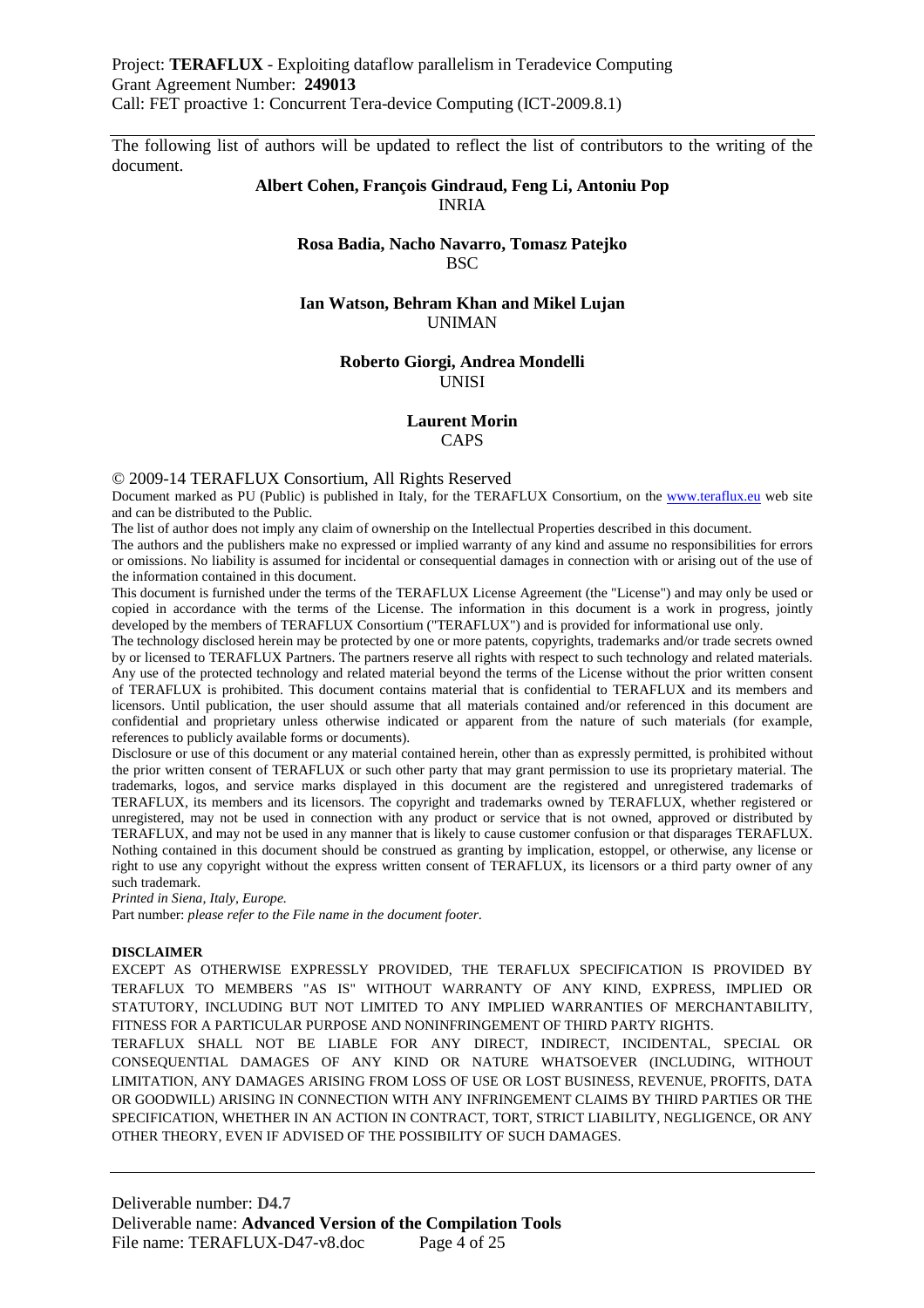# **1 Glossary**

**OpenMP** – Parallel programming pragma language on top of C, C++ and FORTRAN. In this deliverable, we refer to the OpenMP specification version 3.1.

### http://www.openmp.org

**OpenStream** – Dataflow streaming extension of OpenMP, for the C language, implemented as a patch to GCC and a dedicated runtime system for dataflow tasks. It is called OpenStream, and comes with a performance analysis tool called Aftermath, coupling high-level programming model concepts with low-level hardware counter statistics.

### http://www.openstream.info

**StarSs** – StarSs is a task-based programming model that enables the exploitation of the applications' inherent parallelism at the task level. To mark the tasks in a StarSs application, annotations (pragmas) extending those of the OpenMP ones are used. A uniqueness of StarSs tasks are the input, output or inout clauses that applied to tasks' parameters enable the runtime to track tasks' data dependences. These pragmas have been adopted to form the dependent task construct of OpenMP 4.0.

### http://pm.bsc.es/ompss

**OpenHMPP** - **OpenHMPP** (for Hybrid Multicore Parallel Programming) is a programming standard for Heterogeneous and many-core computing. Based on a set of compiler directives, it has been designed to handle hardware accelerators without the complexity associated with the low level programming. Compilers take  $C/C++$  or FORTRAN code in input and generate the corresponding CUDA or OpenCL code and the integration with the original application.

### http://en.wikipedia.org/wiki/OpenHMPP

**OpenACC** - Initially developed by PGI, Cray, NVIDIA, and CAPS entreprise, OpenACC is an open parallel programming standard designed to enable the usage of heterogeneous CPU/GPU computing systems. The OpenACC Application Program Interface describes a collection of compiler directives to specify loops and regions of code in standard C, C++ and FORTRAN to be offloaded from a host CPU to an attached accelerator. OpenACC is designed for portability across operating systems, host CPUs, and a wide range of accelerators, including APUs, GPUs, and many-core coprocessors.

#### http://www.openacc-standard.org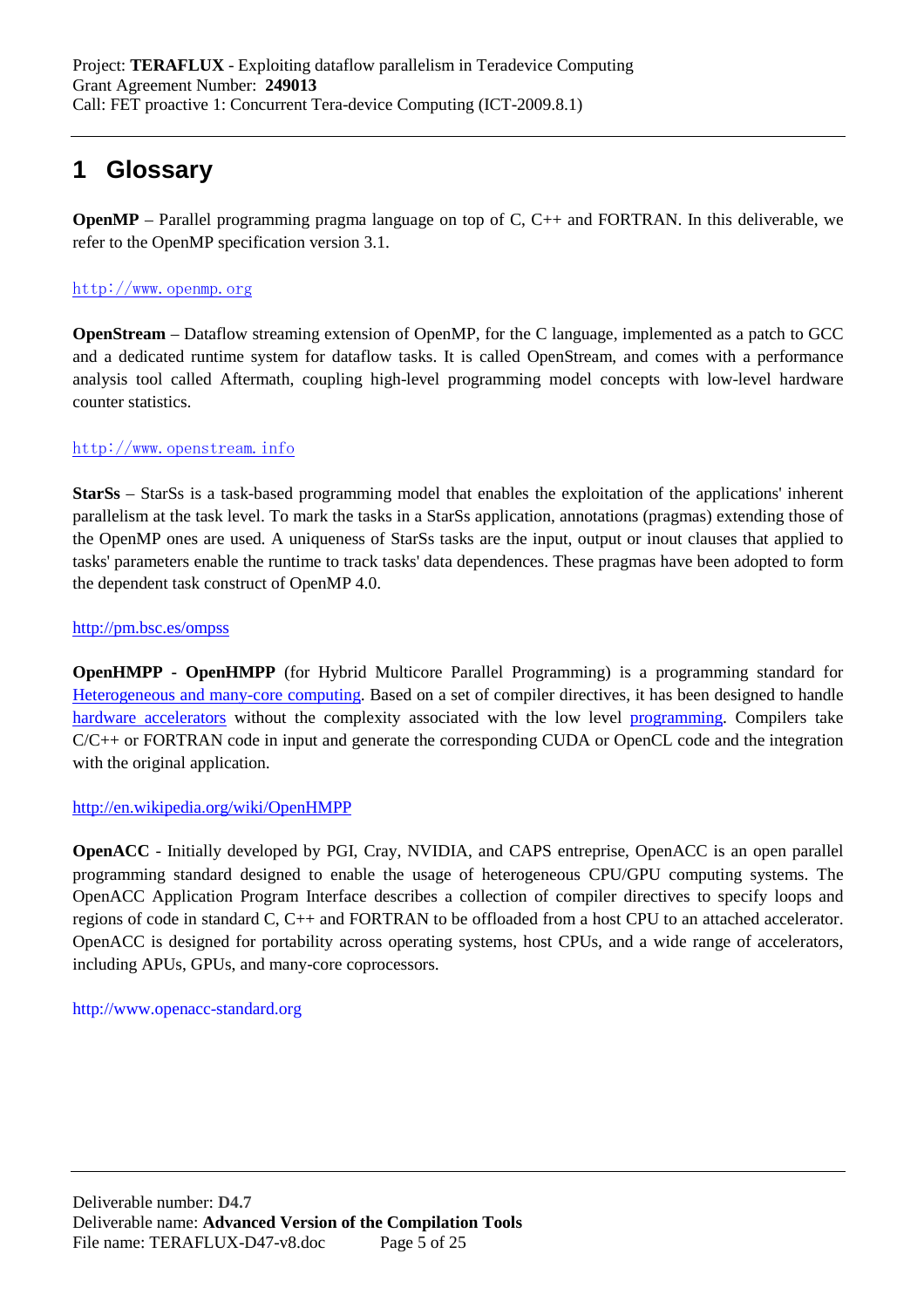# **2 Executive Summary**

We report on the finalization of the TERAFLUX compilation flow that took place in the fourth year, validating the integrated programming models, compilation algorithms and runtime systems targeting the TERAFLUX instruction set.

As a "Prototype" deliverable (P), we provide a survey of the achievements and match them to the goals of the associated task in WP4. We refer to associated documents, papers and online sources for a more detailed, technical discussion.

As planned in Task T4.4, we validated the complete flow from the StarSs efficiency language down to the TERAFLUX instruction set running on 1024 cores, considering realistic applications from WP2. We also conducted performance analysis and performance portability experiments.

The tool flow is distributed as free software, primarily as a patch to GCC 4.7.1, and with accompanying runtime libraries and tools. It comes with a complete set of benchmarks selected from the comprehensive list of applications characterized in WP2, and with tutorial examples introducing the language constructs of OpenStream.

Performance experiments on the TERAFLUX instruction set simulator, scaling to multiple node configurations, have been conducted on the different applications characterized in WP2.

- The tool flow for the efficiency programming model relies on the OpenStream language and its implementation in GCC 4.7.1. The backend of this compiler has been modified to generate  $T^*$ instructions targeting the TSUF branch of COTSon. This backend compiler has been extended to support OWM. The systematic conversion of StarSs to OpenStream has been validated and applied to a number of TERAFLUX applications.
- The CAPS many-core compiler supporting the OpenHMPP and OpenACC standards has been adapted to support shared-memory manycore architectures, building on the experience of the TERAFLUX compilation flow and programming models. The development of the TF infrastructure implies the extension of existing programming models to support legacy application. This document describes the extension of the OpenHMPP programming language, and using this extension, the design and implementation of a prototype HMPP Workbench able to target TF resources. The study proposes a new HMPP Server platform able to provide a generic and powerful infrastructure for the development of multiple CPU targets using the HMPP Workbench compiler suite.
- The tool flow for the productivity programming model is based on Scala and a Scala to C++ compiler, and on the T\*-extended backend of GCC. Detailed experiments with Scala transactional memory and dataflow libraries have been reported in previous years.
- A specific tool for the performance debugging of OpenStream applications has been designed and implemented, called Aftermath, which is distributed as part of the OpenStream platform. Performance portability experiments leverage GCC's intermediate representation for OpenStream programs and a polyhedral compilation flow adapted to the needs of dataflow architecture.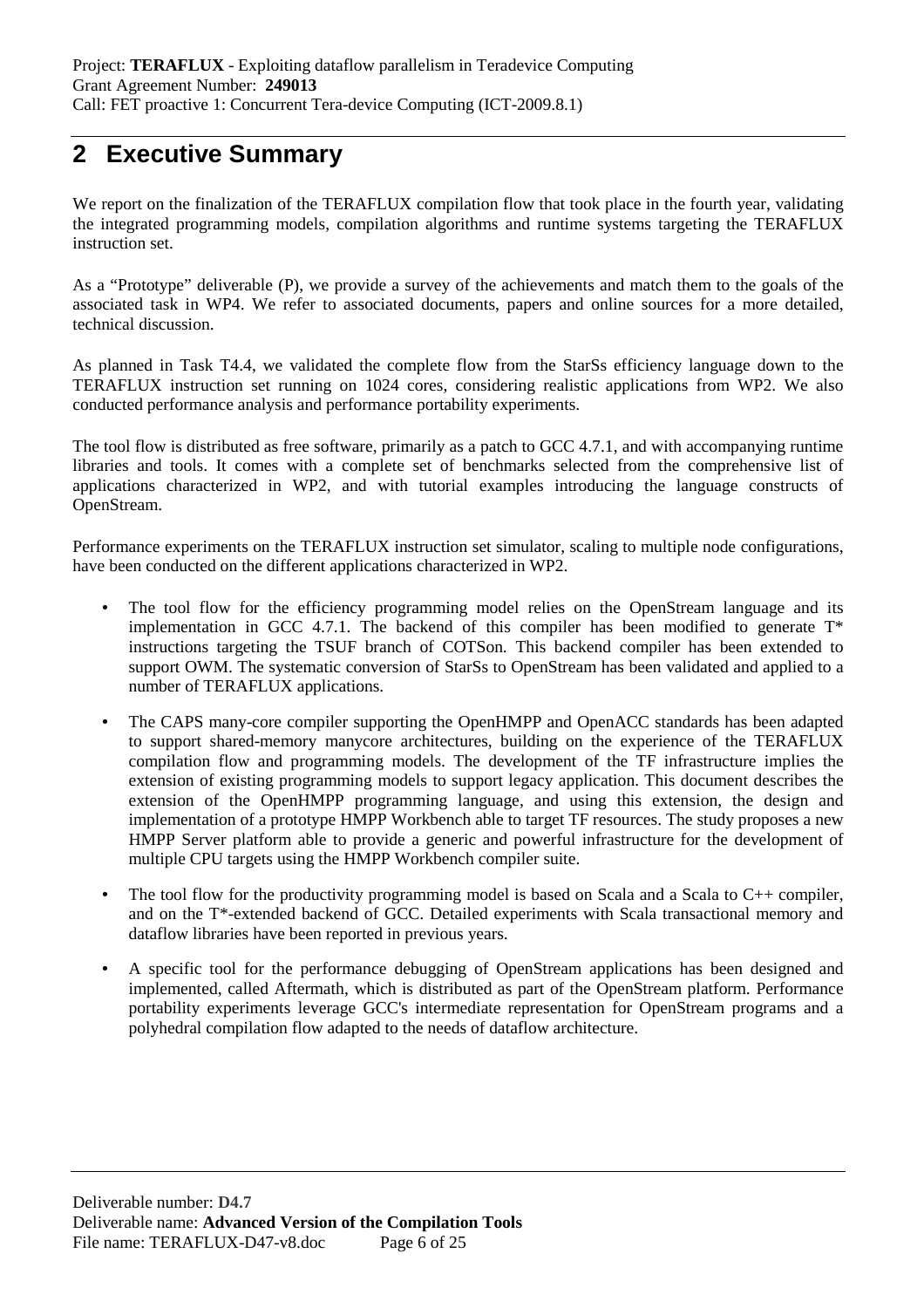# **3 Introduction**

The overall objective of WP4 is the development of compilation and runtime support tools tailored to the TERAFLUX architecture and programming models. The compiler(s) need to map the parallelism and locality as available from the source program and programming model to the target execution model and architecture. The distribution of the roles among the compilation tools and the runtime tools is guided by the efficiency and robustness of handling the challenges statically or dynamically, respectively.

The source program exhibits high levels of concurrency, but it still has to be exploited effectively on the target. The compiler tools need to coarsen the grain of synchronization, to issue bulk communications, overlap communication and computation, balance computation with communication bandwidth, and harness temporal locality of code and data, taking into account the features of the memory hierarchy. It also needs to generate tightly scheduled computation kernels, possibly targeting accelerators.

The deliverable also covers the design and implementation of a TERAFLUX specific flow for the OpenHMPP programming model proposed by CAPS entreprise. OpenHMPP offers a language, methods, and tools to express both the hybrid and the parallel execution of critical code sections on an accelerator. It is already used on by a large set of high performance applications and does not require a massive rewriting of the code for exploiting many-core architectures such as GPUs. The principles used by the OpenHMPP programming model can be applied with little modifications to the virtualization of computing resources and in particular to the programming of TF systems. A dedicated section recalls the basis of the OpenHMPP programming model available with the HMPP Workbench; it continues with the description of the impact of the prototype development in the design of the new compilation infrastructure able to address virtualized computing resources in complex systems.

We report on the achievements of the TERAFLUX project in Task T4.4. We succeeded in closing the gap between the efficiency and productivity programming models and a multi-node 1024-core execution using the TERAFLUX instruction set. We also provided tools for performance analysis and to enable the performance portability of dataflow applications.

## **3.1 Document structure**

Section 4 surveys the main tools covered by this "Prototype" deliverable and refers to online sources with more detailed information.

Section 5 reports on the integration of the Scala tool flow with the backend compiler for execution on the TERAFLUX architecture.

Section 6 presents a tool for the direct translation of the C-code into T\* extended code.

Section 7 is a more extensive descript on the HMPP and OpenACC tool flow for TERAFLUX.

Section 8 surveys the performance analysis and performance portability experiments conducted with OpenStream and polyhedral compilation methods.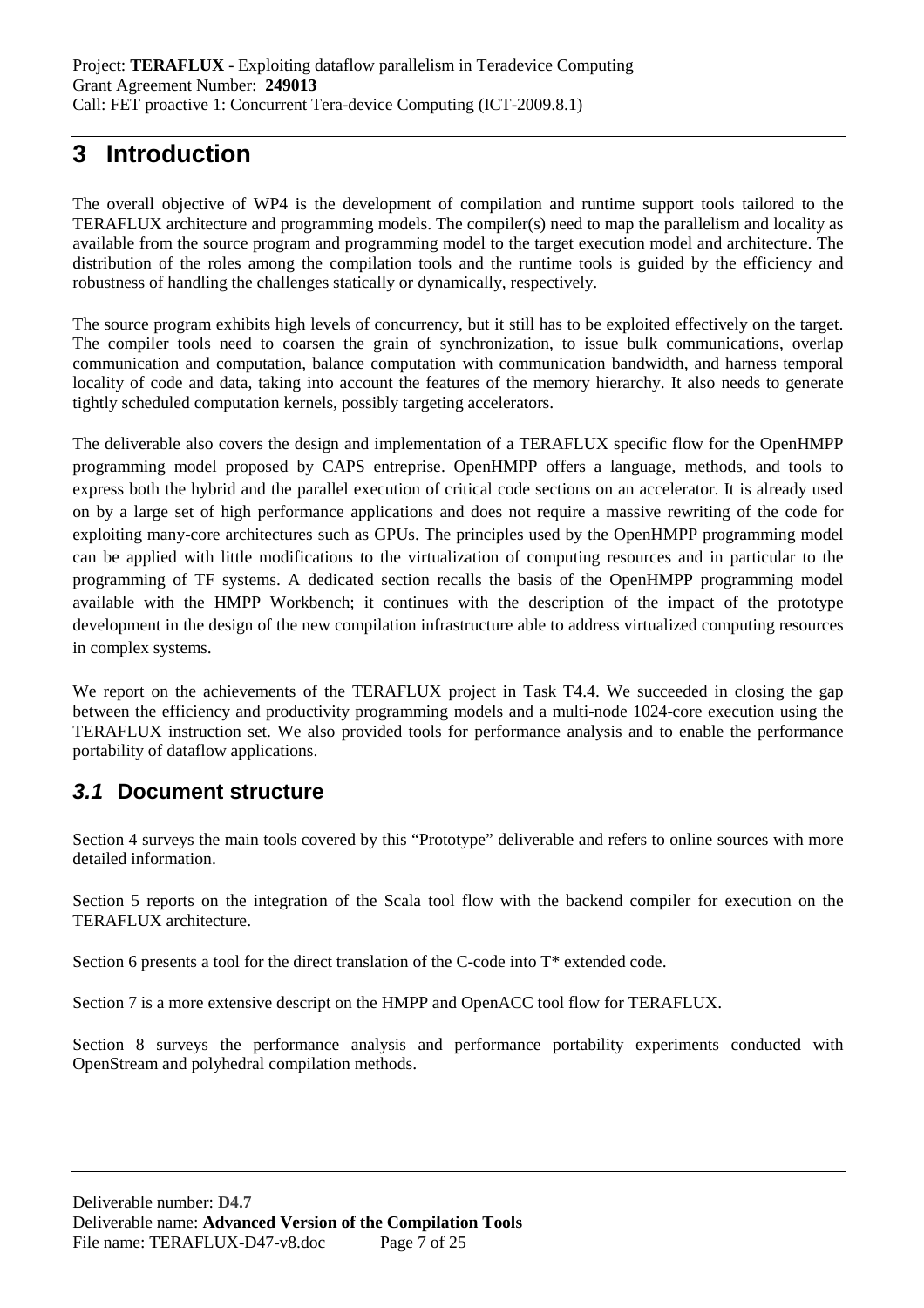## **3.2 Relation to other deliverables**

This deliverable extends the compilation algorithms discussed in D4.4 and D4.6, and evaluates them on a range of representative benchmarks. It also complements D3.4 with a description of the Scala to T\* compilation flow.

## **3.3 Activities referred by this deliverable**

This deliverable is associated with and represents the results of Task 4.4.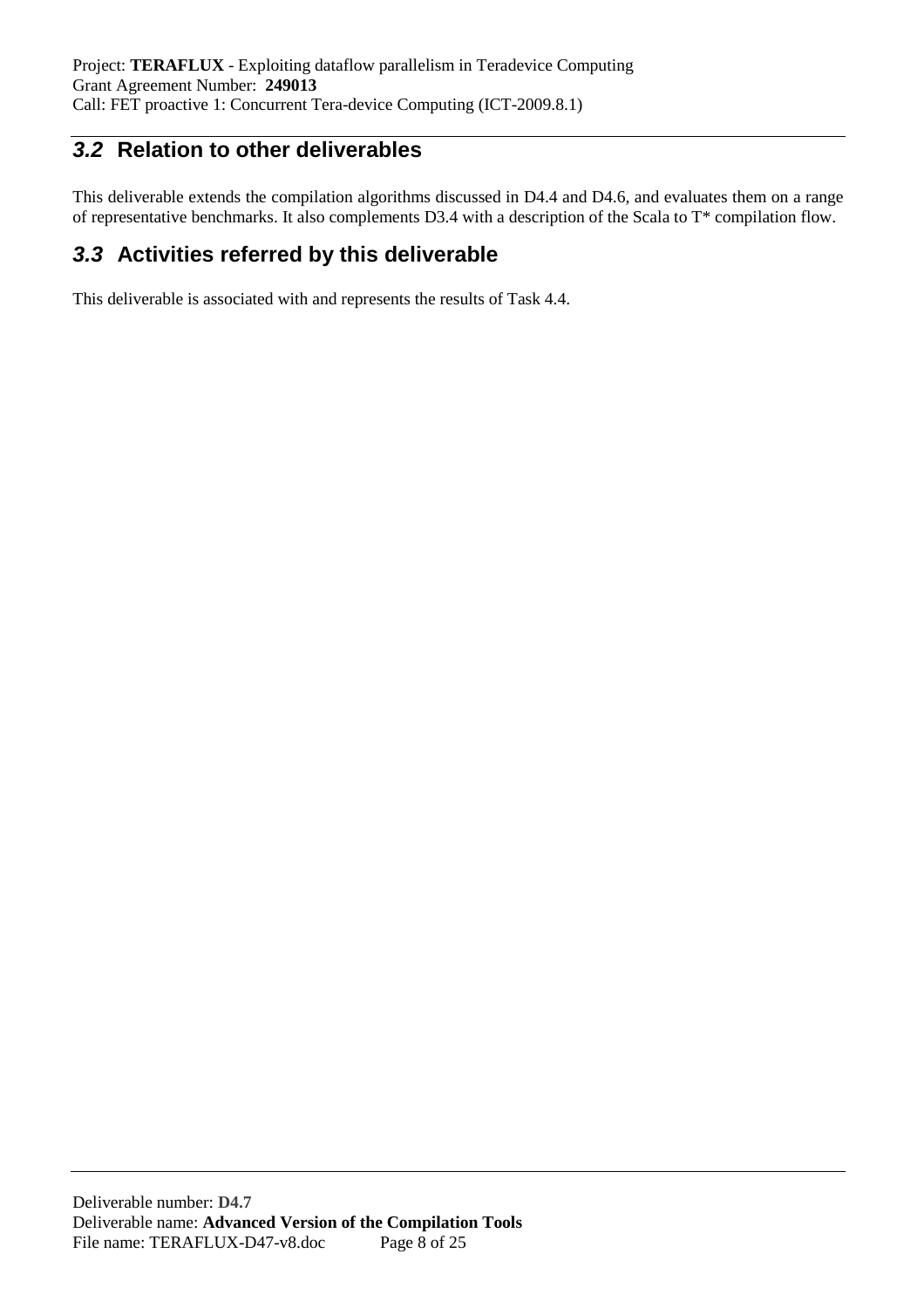# **4 Tools**

The prototypes available at the end of the project year can be sorted in 3 categories.

• The first ones are Scala-specific and support the productivity programming model. They are based on runtime libraries from UNIMAN, described in D3.3 and D3.4, and on a C++ compilation flow for the execution of Scala programs on the TERAFLUX architecture.

Technical information and code are available online and updated regularly: http://apt.cs.man.ac.uk/projects/TERAFLUX/MUTS

• The different efficiency programming models all come with their source-to-source compilation framework. The TFlux language and tools have been extended to support transactions (see D3.3). Locality optimizations and multi-level parallel programming extensions have been implemented in the HMPP Workbench 3.0 (now renamed "CAPS many-core compiler"). The dataflow extensions have been prototyped. A new framework supporting shared-memory manycore architectures has been designed and evaluated on the Intel® Xeon Phi™ coprocessor. In addition, in the same compiler, the OpenACC standard has been extended to support a high level dataflow extension described in WP3. The Mercurium compiler for StarSs is embedded into a comprehensive tool suite within the OmpSs infrastructure. Enhancements for multi-level parallelization and transactional memory have been integrated to the OmpSs tool flow, including the support libraries and code generators for different devices. Note that OmpSs and HMPP model the TERAFLUX architecture as an accelerator device.

Technical information and code are available online and updated regularly: http://nanos.ac.upc.edu

The TERAFLUX backend compiler is maintained as a patch to GCC version 4.7.1. It supports both native execution on x86 with a software runtime, and direct compilation of OpenMP dataflow streaming pragmas to T\* extensions for execution on the TERAFLUX architecture. It supports Transactional Memory (TM) and Owner Writable Memory (OWM). It also supports parallel performance debugging/analysis, and performance portability experiments using polyhedral compilation.

The final release of the prototype was made available to the partners and to the public parties on October 1<sup>st</sup> 2013. The distribution and maintenance are managed through an automated installation and source code repository process:

### http://www.openstream.info

The development and exploitation of OpenStream will be continued in collaboration with UNIMAN, UPMC, and Kalray (the leading European low-power many-core processor company). Third party users include researchers at Ohio State University, and Politecnico di Torino. Technical information and code are available online and updated regularly.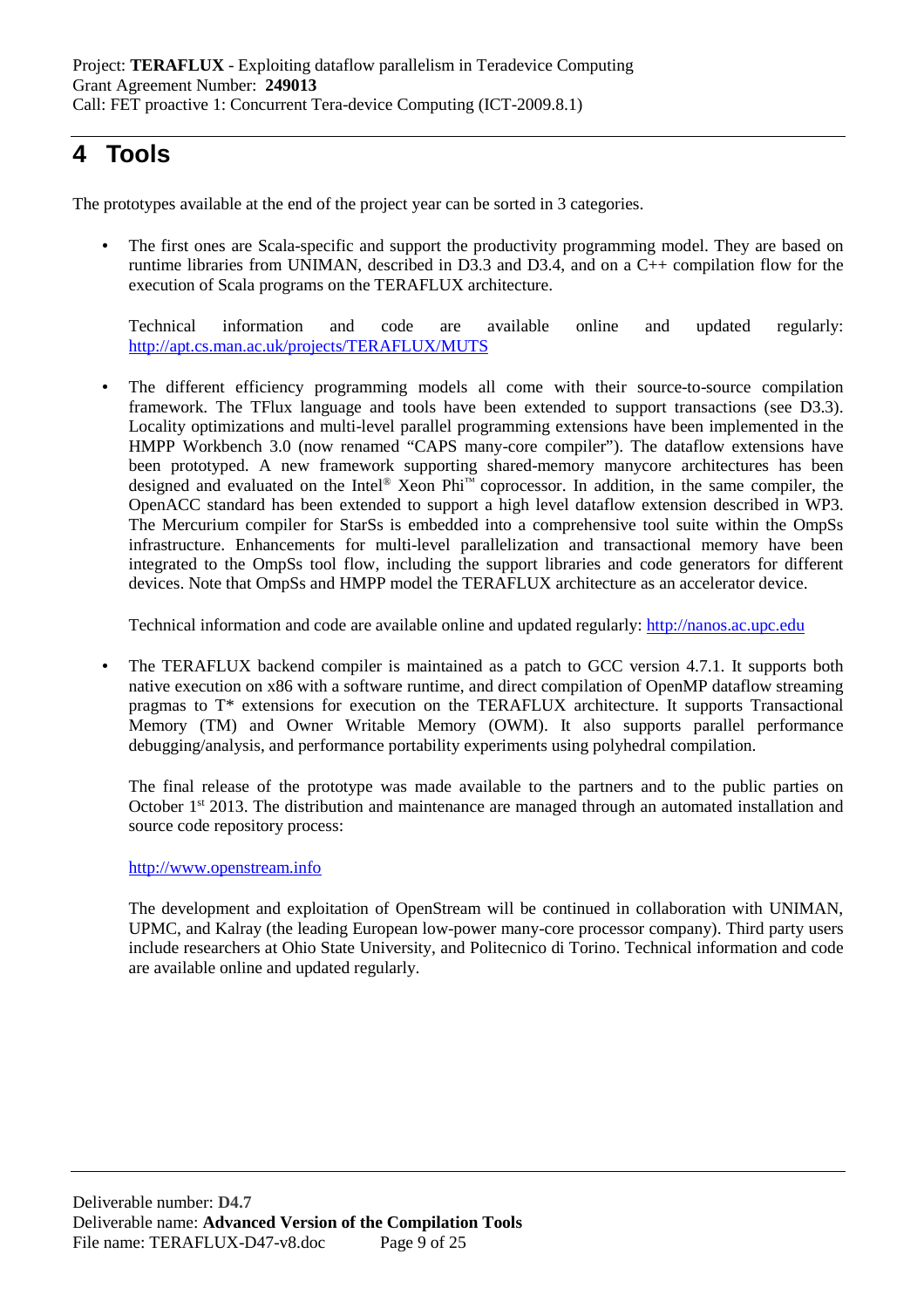# **5 Running Scala Programs on the TERAFLUX Architecture**

The motivation for and the basic approach to translating from Scala to C++ were described in deliverable 4.6. To summarize, after two unpromising attempts to translate from Scala to executable code were abandoned, it was decided to translate from Scala to C++ using plugins to the Scala compiler. An existing experimental plugin produced by EPFL was identified which transformed the Scala AST into a form which was amenable to further processing into an executable form. A new plugin was then produced by UNIMAN which took the resultant AST and emitted C++ code.

At the time D4.6 was written, a pilot version of the translator had been produced which was able to handle small test programs. It was noted that the following features were not yet supported:

- Generics;
- Threads;
- Transactions;
- Exceptions.

When the provision of these features was investigated in the context of more complex programs, it became apparent that the approach used had limitations. A re-implementation of the translator plugin was therefore produced.

It became apparent that the use of Generics together with complex inheritance hierarchies made it very difficult to determine the types of variables to use in the translation. The pilot translator resorted to the use of  $\text{void}^*$  in many circumstances, which resulted in total loss of type information. This in turn made dynamic binding very difficult or impossible in certain cases.

It was therefore decided to use the type inference mechanisms in C++11 as provided by the 'auto' feature. In addition C++ templates appeared to provide mechanisms for the implementation of generics as well as significantly reducing the amount of library code which needed to be produced. In the previous version of the translator, Scala basic types were mapped on to the corresponding C++ basic types. In the new version all basic types have been represented as objects to enable the full flexibility of the approach to be achieved.

## **5.1 Current Status**

The new translator is able to deal with all the original features of Scala programs described in D4.6 together with those extras listed above.

The compiler can produce code for the following:

• Standalone Scala programs which can be translated to C++ and then directly compiled to standard executable code.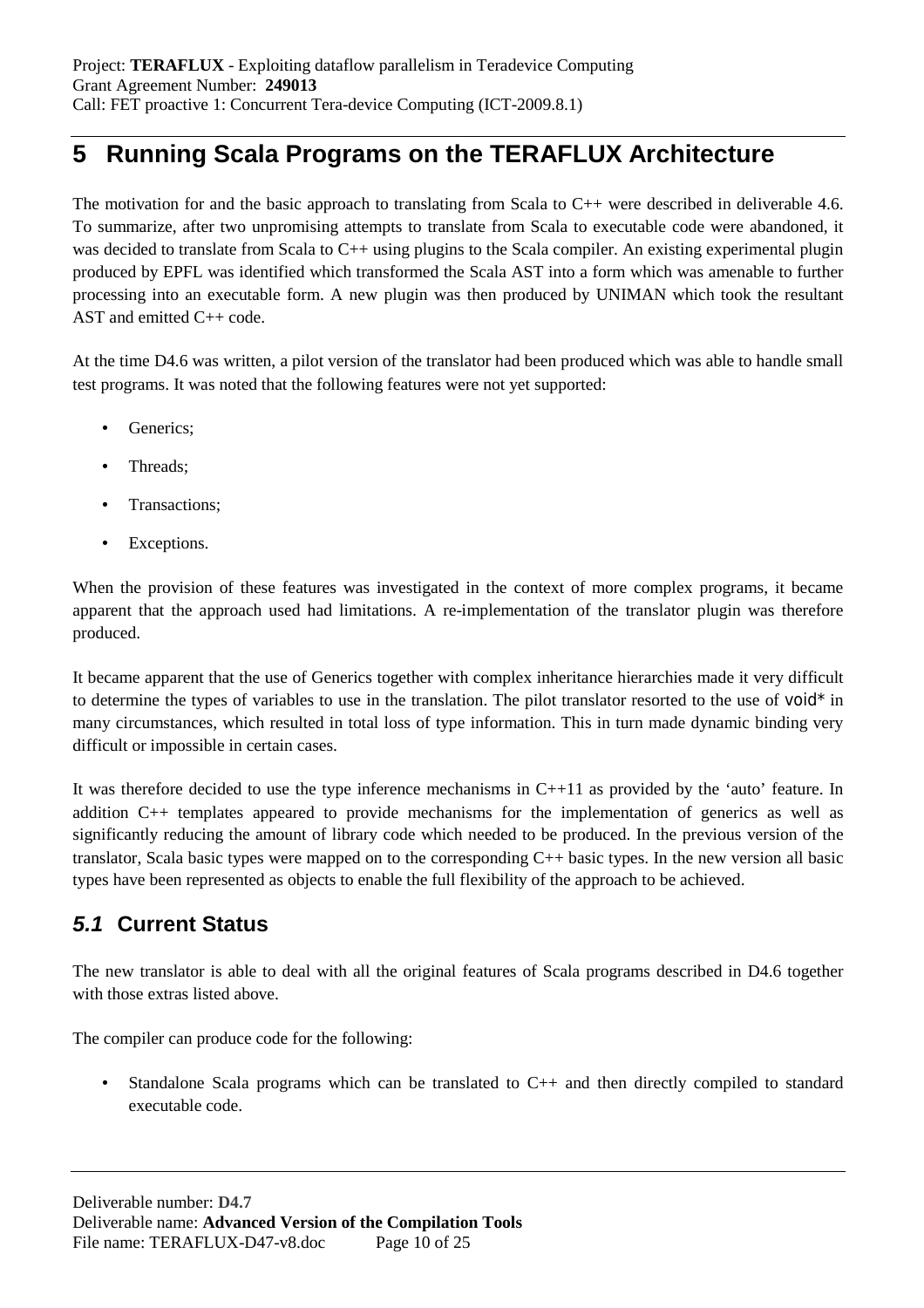- Dataflow style Scala programs which can be translated to C++ and then linked with a software version of the TERAFLUX TSU (Thread Scheduling Unit). This uses pthreads to provide multithreading and, depending on the underlying machine and pthreads implementation, make use of multiple cores.
- Dataflow style Scala programs which can be translated as above but to target the TERAFLUX T\* interface. This can then run on the COTSon simulator of the TERAFLUX machine. This provides full simulation of the support for Transactional Memory.

There are still a few limitations on Scala which can be handled. Much of this is simply a lack of implementation of library code which can readily be provided with further effort. The use of  $C_{++}$  templates, although successful in many respects, has added complexity in the implementation which was not anticipated and some of this may place restrictions on the range of Scala features which can be supported.

The translator has been evaluated on over 20 test programs exploring a wide range of features of Scala. Three applications have been used for an evaluation of the dataflow simulation route: i) a double recursive Fibonacci function to verify basic functionality, ii) a blocked Matrix Multiply to evaluate numerical performance and iii) a 3 dimensional (2 layer) Lee routing algorithm to exercise the use of transactions.

Unfortunately the new approach, although more flexible has proved less efficient both in terms of speed and memory usage. As a consequence, we have only been able to simulate relatively small versions of the benchmarks. This has led to limited parallel speedups to be achieved. For example a 64x64 blocked matrix multiply produces speedups of around 16 on 32 cores. In addition, the execution speed of the translated Scala, when run directly, has reduced by a factor of approximately 3 compared to the previous translator.

# **5.2 Ongoing work**

It is believed that the majority of both the performance and memory issues are a consequence of the decision to use objects for basic types. It is believed that this can be reversed in the new translator with moderate effort and this is underway. It is hoped that a much more comprehensive evaluation can be performed and demonstrated before the TERAFLUX review meeting.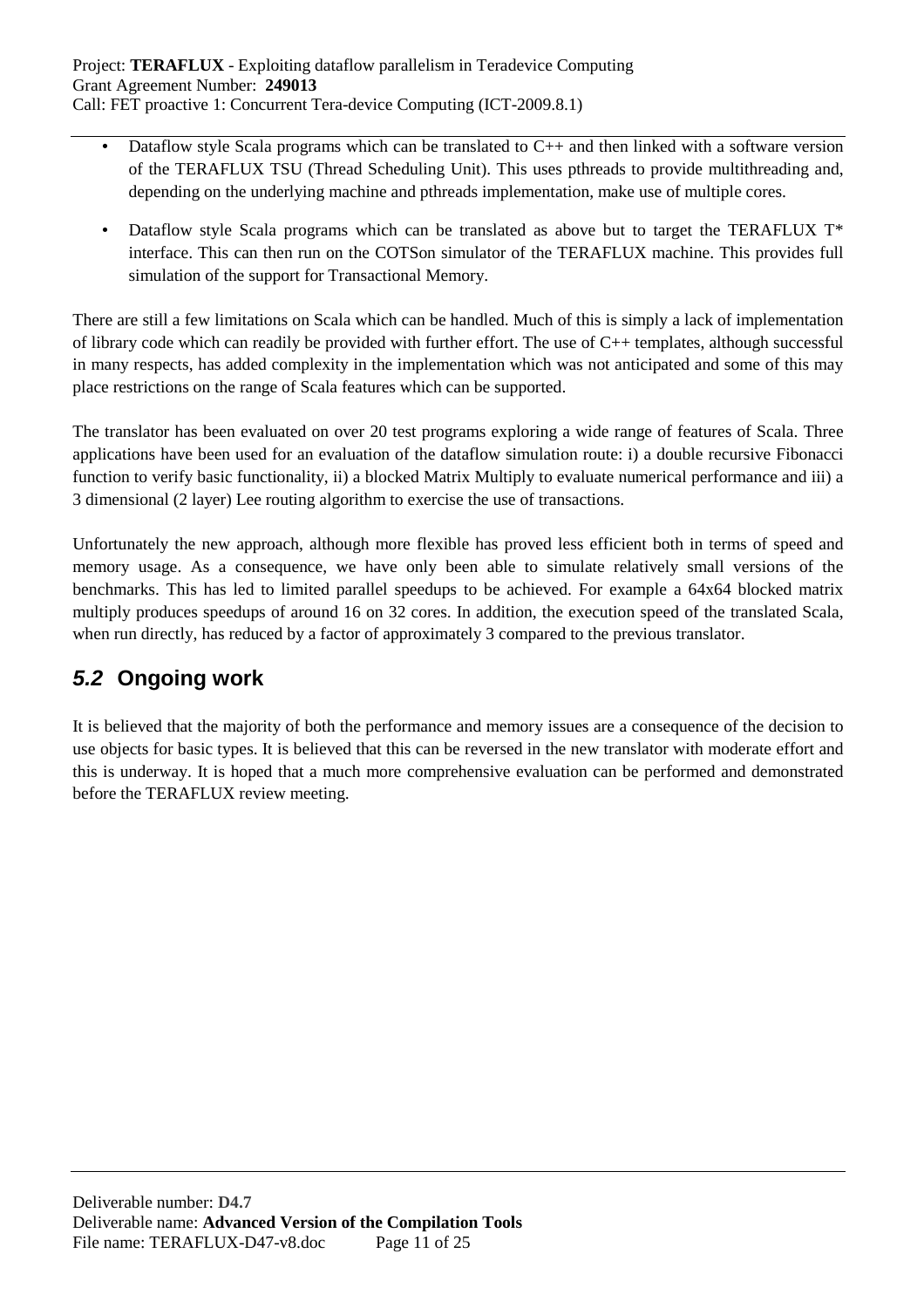# **6 Direct translation of C-code into T\* instructions**

In the task T4.4 (last period), UNISI has continued to support the deployment of the T\* ISA extension (cf. all WP6 and WP7 deliverables) in close cooperation with INRIA (cf. D4.3 for the initial T<sup>\*</sup> mapping), and relying on the minimalistic T\* instruction initially presented [12], i.e., mainly relying on the TSCHEDULE/TDESTROY, TREAD/TWRITE, TALLOC/TFREE instructions.

In relation to this task and general workpackage objectives, UNISI has explored the possibility to translate a generic C program (referring to the C89 specification) directly into programs that use the T\* instructions.

This effort does not overlap with other efforts, but provides a practical demonstration of the theoretical ability of translating any program in a form that only exploits the initially devised DF-Threads (cf. D7.1). In particular, we focused on the translation of what we call "T\*C" that we used in WP7 (cf. D7.4) in order to show how to use the COTSon simulator more easily rather than coding directly into T\* assembly instructions.

The T\* ISA allows us to: i) execute a subprogram and then another subprogram (sequence), dynamically, through the TSCHEDULE instruction; ii) executing two subprograms according to the value of a boolean expression (selection) through the predicate of TSCHEDULE; iii) executing a subprogram until a predicate is true (iteration), again through the predicate of TSCHEDULE. Therefore, by the Bohm-Iacopini theorem, any algorithm can be expressed using the T\* instruction set extension so that the classical control structures are translated into dataflow dependences.

Please note that by releasing totally the need of synchronous calls, an asynchronous dataflow execution-model is then generated by relying on the T\* ISA extension, while the programmer doesn't have to specify anything in the source C-code, thus allowing a large base of legacy code to be re-used. This effort also helped INRIA and BSC develop the algorithm used for the systematic conversion of StarSs programs to OpenStream: both problems boil down to the principles established in the Bohm-Iacopini theorem.

We are not making any claim on the quality of the generated code, in particular in respect to any parallelization that might be applied through tools like PLuTO or other polyhedral compilers. The methodology that we applied relies on the SCALE compiler, by modifying the backend of that research compiler in other to target first a pure dataflow representation of the program in term of DF-Threads, and then mapping such representation to the T<sup>\*</sup>C. From the T<sup>\*</sup>C representation (which is again C-code), we translate the code into  $x86+T^*$  extension by relying on the already presented GCC toolchain (cf. D7.4). The generated programs can run directly on the COTSon simulator as modified thanks to this project, and on future machines that may support the  $T^*$ extension.

The aim of this toolchain is therefore to provide an additional path for translating C-code into executable  $T^*$ code, directly. This tool can be demonstrated on demand but it is not yet available for distribution.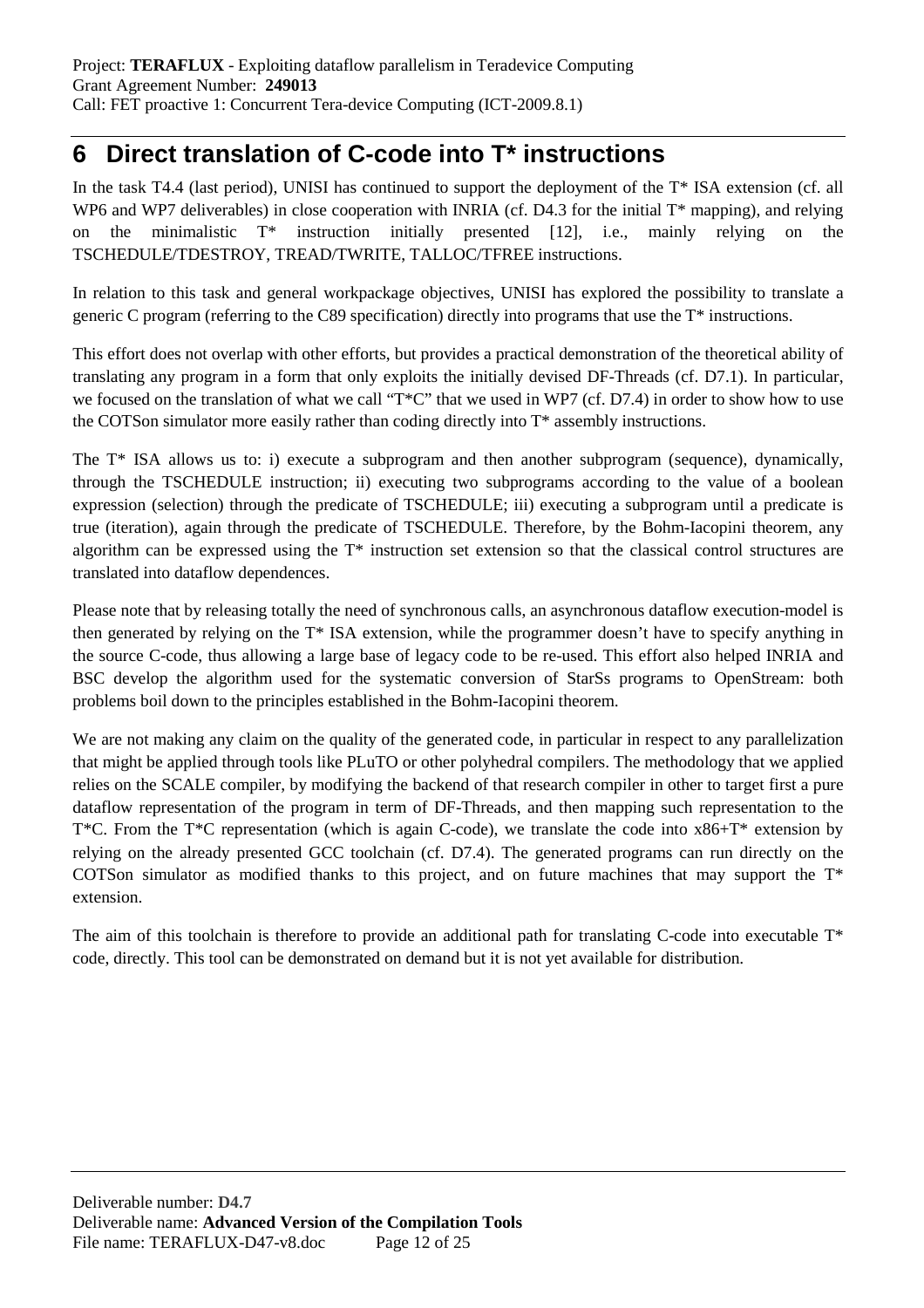# **7 HMPP and OpenACC Tool Flow for TERAFLUX**

HMPP Workbench is a feature-rich tool that simplifies the utilization of GPUs and many-cores systems. This section provides the basic information about how to get started with the OpenHMPP directive set. We introduce:

- 1. The basic concepts of OpenHMPP (e.g. RPC, codelet, memory model, gridification);
- 2. The basic directives (e.g. codelet / callsite);
- 3. Code generation and optimization directives.

Furthermore, the HMPP Workbench supports the OpenACC [7] [8] standard directives – a parallelprogramming standard announced at Supercomputing 2011 and supported by NVIDIA, Cray Inc., the Portland Group (PGI), and CAPS entreprise.

For more information, refer to the HMPP Workbench documentation [9].

## **7.1 Basic concepts**

## **7.1.1 « Remote procedure call » (RPC)**

HMPP allows to program hardware accelerators (HWA) using the Remote Procedure Call paradigm. Hardware accelerators commonly come in the form of discrete cards connected to the CPU through a fast bus interconnect like PCI-Express. This interconnect link is in the case of a Cloud target a network bus. In both cases, the bus shows two important properties: first, the accelerator uses a remote memory with a separate address space; secondly, the performance of the bus is significantly lower than the CPU memory system (up to several orders of magnitude). The RPC Protocol is used to proceed with the offloading of the computation from the host.

An RPC sequence, exposed Figure 1, consists of 5 steps:

- 1. Allocate the HWA and the memory;
- 2. Transfer the input data:  $Host \Rightarrow HWA$ ;
- 3. Execute the sequence of the instructions;
- 4. Transfer the output data: HWA => Host; and
- 5. Release the HWA and the memory.



**Figure 1, the five steps of an RPC sequence in HMPP**

With HMPP directives, these steps may be performed somewhat implicitly or controlled using the relevant directives inserted in the source code.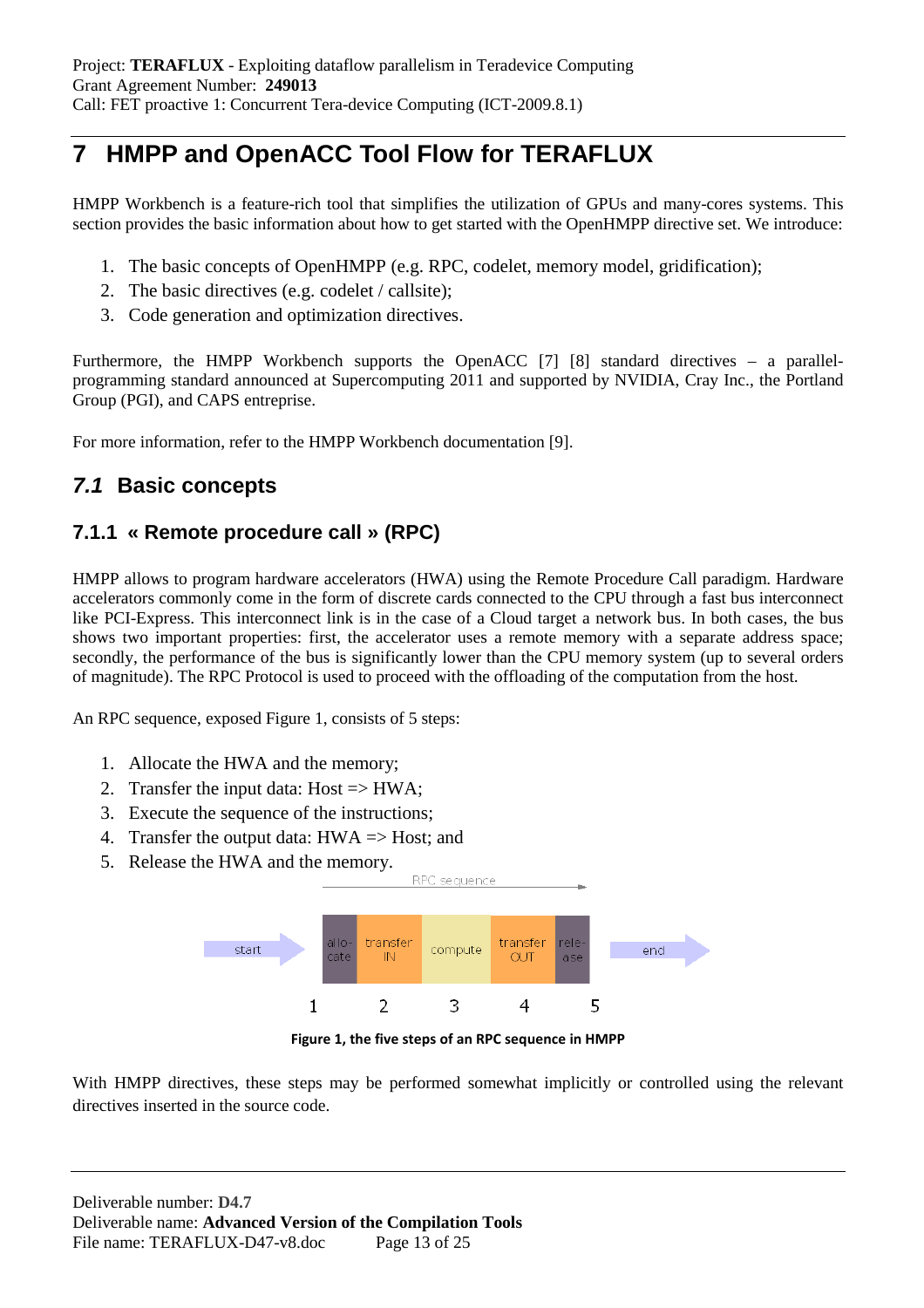## **7.1.1.1 Memory model**

Host and devices usually do not reside in the same memory space (see Figure 2). The application and the HWA have their own private memory only accessible via explicit memory transfers. HMPP deals with this in a transparent way for the user; it can be seen as the glue between target-specific programming environments and general-purpose programming techniques.



**Figure 2, Memory model of OpenHMPP** 

The memory model can be completed depending on accelerators with some local memories that will have to be managed directly inside the codelet.

## **7.1.1.2 Codelet**

A codelet is a computational part of a program located in a function inside the application. It takes several parameters, performs a computation on these data and returns. A codelet is typically a C function or a FORTRAN subroutine automatically translated by HMPP into HWA-specific code such as CUDA or OpenCL [10]. Parameters of the codelet defined the data allocated and manipulated on the accelerator. They can be specified as *IN*, *OUT*, *INOUT*, or *CONSTANT*. The execution of a codelet is considered atomic: the execution does not have an identified intermediate state or data.

A codelet has the following properties:

- 1. It is a pure function;
- 2. The number of arguments is fixed (i.e. no variable number of arguments like C vararg);
- 3. It is not recursive; and
- 4. Its parameters are assumed to be non-aliased.

These properties ensure that a codelet RPC can be remotely executed by a HWA. This RPC and its associated data transfers can be performed asynchronously. The codelet itself does not specify the parallelism but define the computation area deported on the accelerator.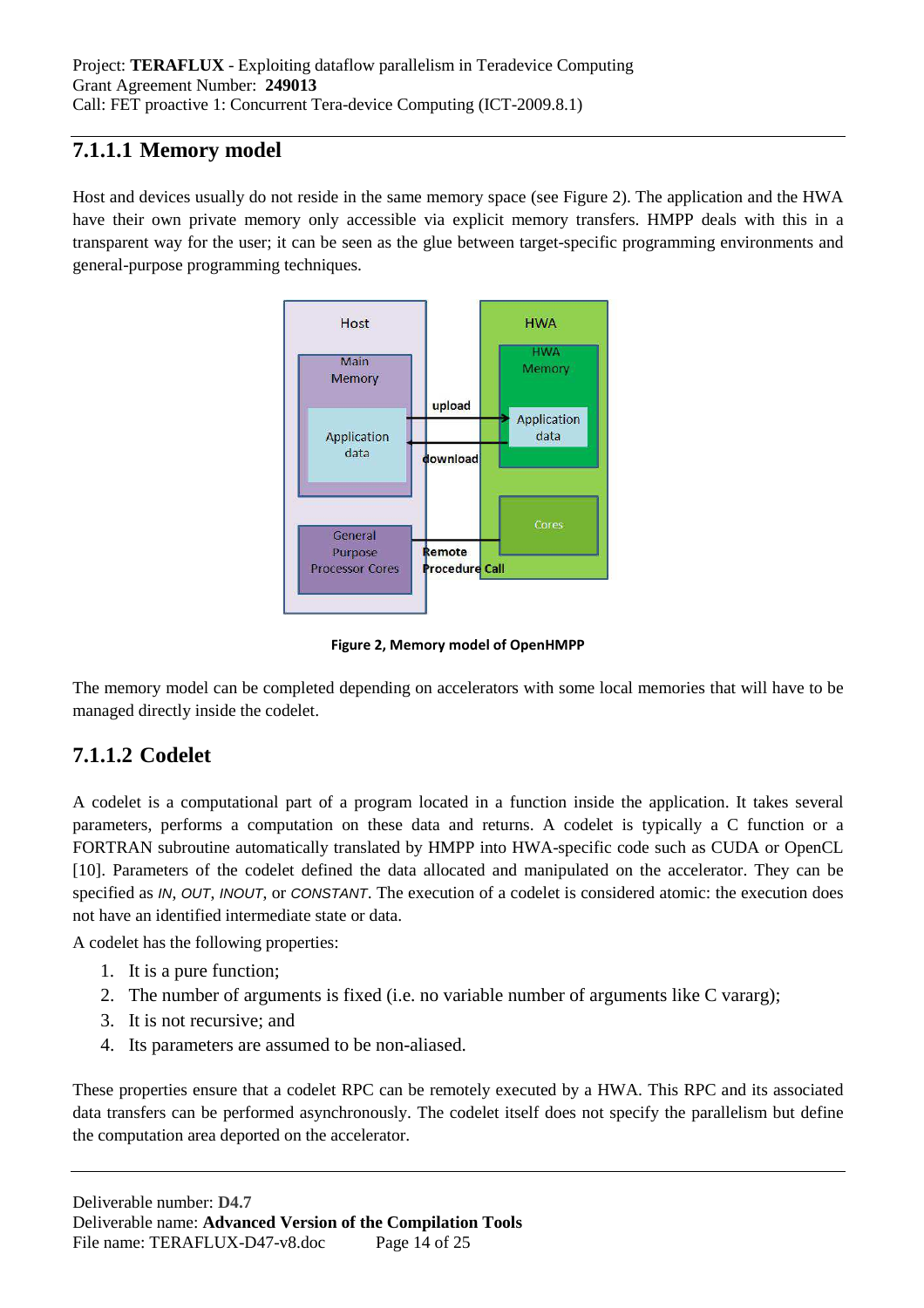## **7.1.1.3 Parallelism / Gridification**

In the context of HMPP, "gridification" refers to the transformation of codelets' loop nests into computations that can run in parallel on a hardware accelerator such as a GPU. Gridification is about translating blocks of loop iterations into a set of parallel kernels. This translation is done by the conversion of the loop nest iteration space into a set of equivalent grid computations with as many dimensions as there are induction variables. The grid computation kernel is the minimal computational object. It is characterized by its number of dimensions (from one to three) and proceeds to the computation by the execution of multidimensional sub-blocks, with all the iteration space executed in parallel by the hardware. Sub-blocks can be executed out-of-order by one or multiple multi-processors until completion.

```
#pragma hmppcg gridify(i,j)
for( i = 0 ; i < n; i++) {
   for( j = 0 ; j < n; j++ ) {
     float prod = 0.0f;
    for(k = 0; k < n; k++) {
       prod += A[k*n+i] * B[j*n+k];
 }
    C[j*n+i] = alpha * prod + beta * C[j*n+i]; }
}
```
#### **Listing 1, Gridification of a matrix multiplication**

The gridification process is controlled by a specific set of directives prefixed by "hmppcg". Combined with loop transformations, they control how the original loop nests are converted into grid computations. This optimization phase is critical to get the maximum performance from the accelerator architecture. In the example showed in Listing 1, the hmppcg gridify directive is used to set the  $\langle i, j \rangle$  loop nest as parallel.

The gridification is complementary to other parallelization methods like the "vectorization" or the "multithreading".

## **7.2 Basic directives**

This section describes the two main directives needed to program the remote execution of a computation. More directives are described in the workbench manual.

HMPP directives follow the same principle as in OpenMP. Each directive starts, in C, with:

#**pragma hmpp <commands and arguments ...>**

In FORTRAN:

**!\$ hmpp <commands and arguments ...>**

The pair of directives codelet/callsite is the minimum required to get a function to run on an HWA. The codelet directive must be placed on the function declaration, and the callsite directive must be placed on the occurrence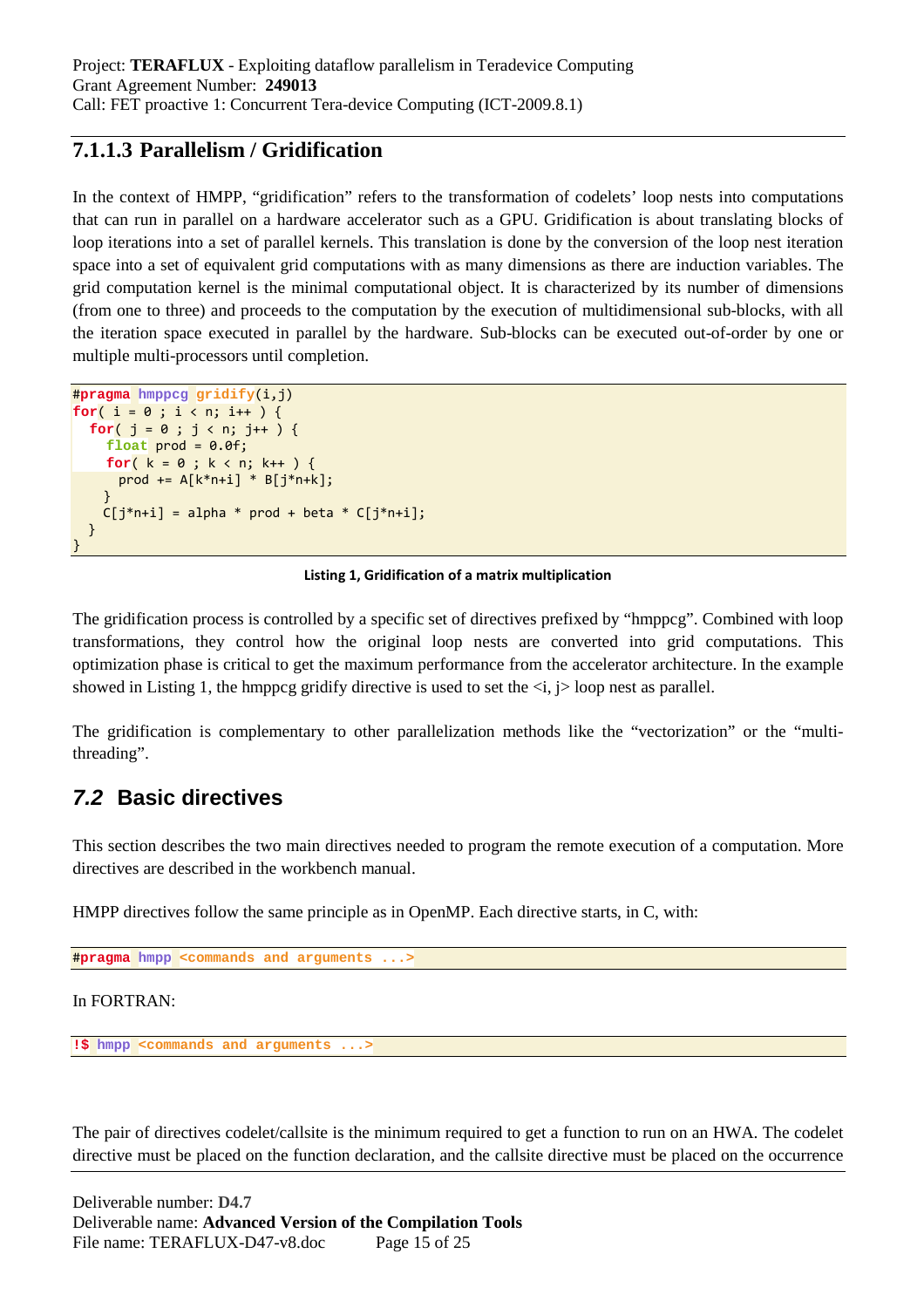of the function call to be offloaded to the HWA. The codelet is declarative and lead to the generation of the code for the target accelerator (specified by the argument "target"). The function should contain parallel loops to get performance on manycore devices.

```
#pragma hmpp myCall codelet, args[*].transfer=atcall, target=CUDA
void myFunc(int n, int A[n], int B[n]) {
   int i;
   for (i=0; i<n ; ++i)
    B[i] = A[i] + 1; }
void main(void) {
   int X[10000], Y[10000], Z[10000];
 // ...
   #pragma hmpp myCall callsite
   myFunc(10000, X, Y);
      // ...
   myFunc(1000, Y, Z);
   // ...
}
```
#### **Listing 2, Codelet/Callsite C example**

The callsite directive is set before the function call of the declared codelet. This directive tells the HMPP compiler to change the original source code to operate the RPC of the codelet on the accelerator. The code in Listing 2 proposes a condensed view of the OpenHMPP program.

Real applications require the execution of multiple code sections on accelerators, so the HMPP programming model provides the definition of "groups" assembling a set of codelets and their arguments into one single object. Inside a group, codelets arguments are visible and shared. This mechanism reduces the memory consumption and the memory transfers on the accelerator.

## **7.3 Execution and compilation**

A program with HMPP directives can be compiled by prefixing the original compiler command with the keyword "hmpp". Note that only sources codes with OpenHMPP directives, and eventually the final link, need to be completed this way. The regular building system can be left untouched for other parts of the application.

hmpp gcc basic codelet callsite example.c -o tstC.exe

#### **Listing 3, compiling a C source file with HMPP directives using the GNU C compiler and HMPP**

An application compiled with  $HMPP - i.e.$  a codelet application – can be executed by simply running the resulting binary.

## **7.4 Consequences of experimentations on the TERAFLUX architecture**

Experiments made on the implementation of a TERAFLUX target ("TF" for short in the following) in the HMPP Workbench have led to the design of a new software architecture for the HMPP compiler. The former approach, applied to OpenCL type languages, was relying as much as possible on tools and interfaces available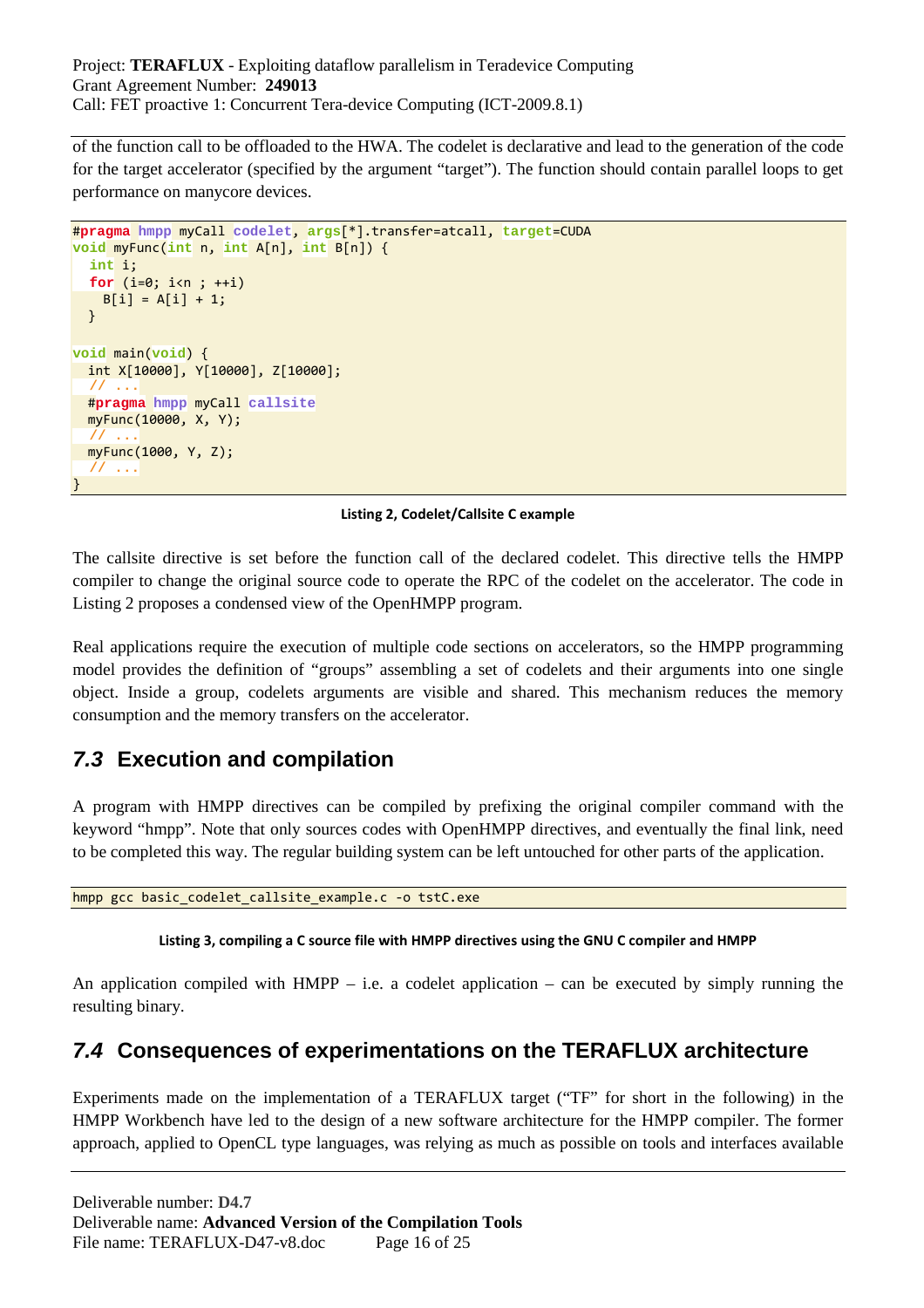for these languages, and very often, also on proprietary API provided by accelerating boards: initialization and allocation API, parallel programming paradigms. The code generation and the runtime management in the CAPS compiler were significantly limited by these restrictions. They have been an important constraint in the implementation of a TF target in the compiler, but also in the implementation of various target in other fields (embedded processors, native support of the Intel Xeon Phi accelerator).

The new software architecture must offer the following features:

- 1. the decoupling of the parallel programming model from the hybrid programming,
	- a. necessary to deport any type of parallel programming models,
	- b. simplify the programming of the hybrid management;
- 2. the introduction of a boot protocol independent of the regular device allocation,
	- a. takes in charge the upfront reservation of TF resources,
	- b. takes in charge the authentication and secure access of resources;
- 3. an abstraction of communications,
	- a. enables the implementation of serialization and un-serialization of complex data,
	- b. enables the topology conversion of structured data (performance oriented),
	- c. implements the secure data transfer configured by the boot protocol;
- 4. a dedicated and specialized runtime on the accelerator board,
	- a. implements the bufferisation and the secure communication of asynchronous requests,
	- b. can handle the allocation and the creation of resources according to the application workload;
- 5. the creation of an "execution context" independent for all codelet or parallel tasks,
	- a. enables the implementation of interleaved RPC kernel calls (with the support of lightweight threads),
	- b. enables the mixed implementation of different parallel execution models;
- 6. the creation of communication channels between execution contexts (in a hierarchical way),
	- a. enables the workload distribution over a tree of computation units,
	- b. enables the implementation of Active-Message communications.

All these features shall be implemented with in mind the best balance between two objectives: a possible generalization or extension to various types of architectures available on the market, and with a higher priority, the performance.

## **7.5 Definition of a new innovative deployment architecture for HMPP**

The design of the new software architecture has led to the implementation of a new hybrid execution platform for general purpose CPU: "HMPP Server". The objective of this module is to propose a unified code generation platform for high performance, hybrid, and massively parallel machines. It should be able to support all current and future hybrid or parallel architectures for both the OpenHMPP and the OpenACC programming models.

Major properties of the OpenHMPP programming models are kept: the code generated is preserved from the original application by the directive approach, the hybrid compilation chain is automatic and autonomous, and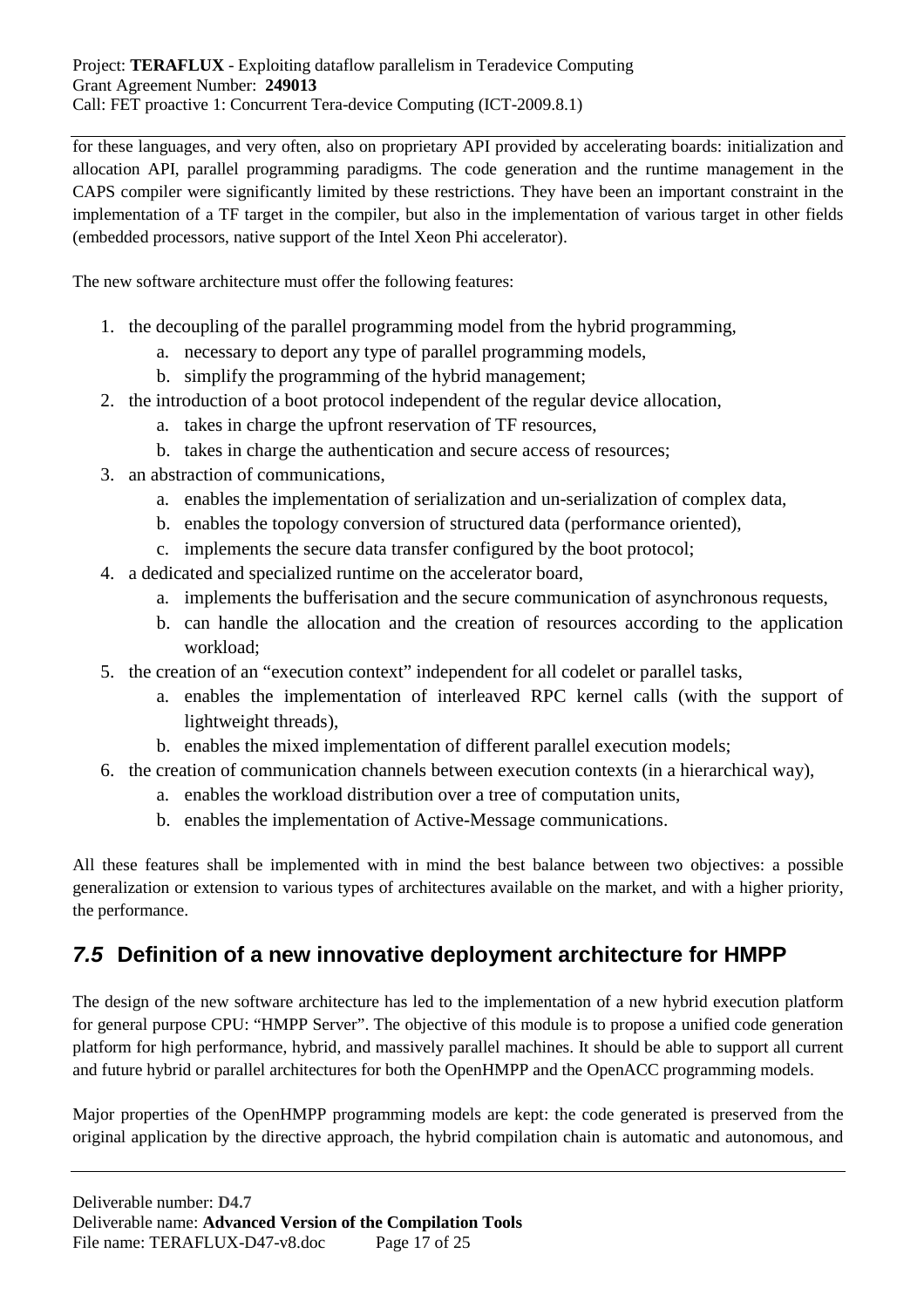finally, the model relies on the RPC execution of codelets, functions containing the code to be deployed with massively parallel sections.

## **7.5.1 HMPP Server Architecture**

The architecture is presented Figure 3. It is composed of two major sections: the HOST section and the DEVICE section. The already existing modules in the architecture are in green, and the new modules are in orange. Hardware blocks are in yellow.



**Figure 3, HMPP Server Architecture** 

## **7.5.1.1 Host section**

The host section takes in a large part the original design of the HMPP Workbench, with an instrumentation of application's directives with runtime requests, and the usual HMPP runtime. We added the target specific runtime part, in our case the generic Multi-CPU runtime, and a new boot module for some new accelerating targets like the generic Multi-CPU target.

## **7.5.1.2 Accelerator management**

The device section is totally renewed. First of all, the boot module is the only element that can be placed out of the accelerator runtime: it can be placed depending on cases on the host side, or in an external and remote machine in charge of the global administration of resources. Its duty is to answer all requests of creation or allocation of devices at a global scale.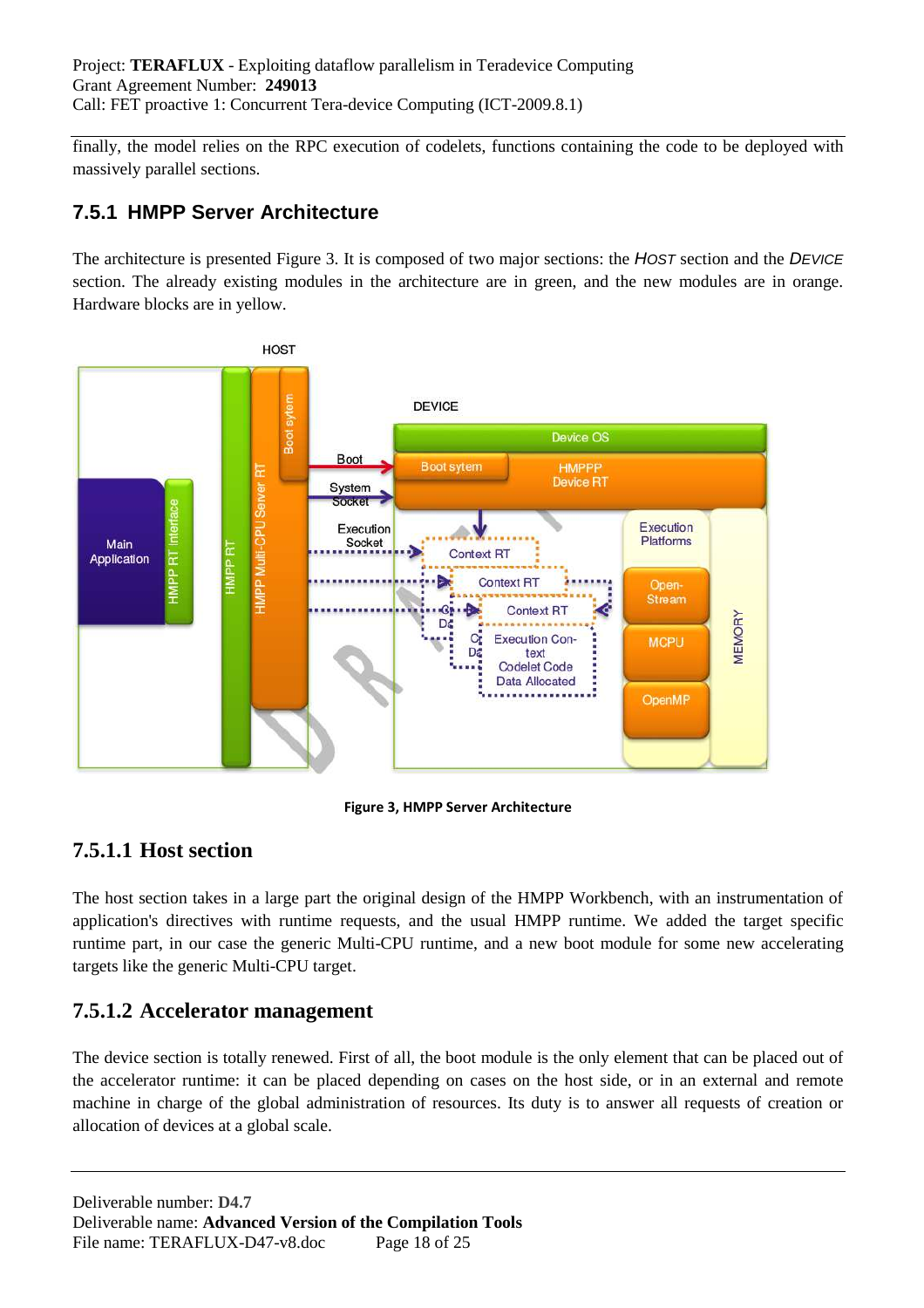Then, an accelerator runtime is implemented on the accelerator itself. Its implementation has to be conformed to the constraints and to the specificities of the machine: cooperation with the device OS, adaptation to available API. A target can enforce restrictions about the execution models available on the device. The boot module and the accelerator runtime are the basis of the virtualization of the device, and of the dynamic management of resources (data or computations).

Communications between runtimes and accelerator codes are done through "Socket" type interfaces: the channels. They can be quickly implemented using any interconnection protocol available on the system: TCP/IP or UDP/IP sockets, DMA channels, SSL tunnels, Infiniband interconnects, etc. In order to achieve the best performances, different channel types can be used depending on the type of connection and the type of target. System channels for the Boot module (socket boot) shall be robust and efficient for control type messages; runtime command channels (system channels) should have low latencies; operational channels (execution sockets) should have both low latencies and high bandwidth using preferably a specialized hardware (e.g., DMA). All channels have to support natively the serialization and optionally the secure transmission of data.

## **7.5.1.3 Execution management**

The execution model is composed of a various parallel code generation back-ends, each proposing to the user a different parallel programming paradigm. They are all designed to extract the maximum performance for one specific machine architecture with a specific input code. Execution schemes can vary from a pure task parallel code execution, to a massively parallel execution in grids. A sequential back-end generating a standard "C" code is available for basic hybrid or remote executions and can be useful for validation. The OpenMP back-end can be used with parallel loops to exploit the parallelism using the native OpenMP target compiler: this one is of the simplest way to get performance with parallel code on multi-core targets. The OpenStream compiler can be used as well in the same way. The MCPU back-end is a massively parallel execution scheme in grid designed to extract performance on multi-core machines with lightweight threads.

When generated, the code is sent on the accelerator with its own execution context. This context is linked to the application with a unique operational execution channel. From this context, the code can create new regular or simplified contexts. In the case of a regular context, a complete operational execution channel will be created and connected with its parent. In the case of a simplified context, the link will be made with Active-Messages. By construction, all contexts are asynchronous and are executed in parallel. The global execution creates a hierarchical distribution of the computation with eventually different local execution models. This architecture permits the implementation of complex recursive and parallel computations with an automatic workload adaptation, and a better scalability for large systems.

## **7.5.2 Implementation on the Xeon Phi architecture using low level API**

The new architecture has been implemented on a beta branch of the HMPP Workbench version 3.0.8 for the low level support of a Xeon Phi accelerating board.

At time of development of this prototype, the access to the OpenCL library and compilers for the board was not available: the OpenCL programing model usually simplifies the programming of this type of machines. Only low level API could be used to connect and generate both hybrid and parallel codes on Xeon Phi. The new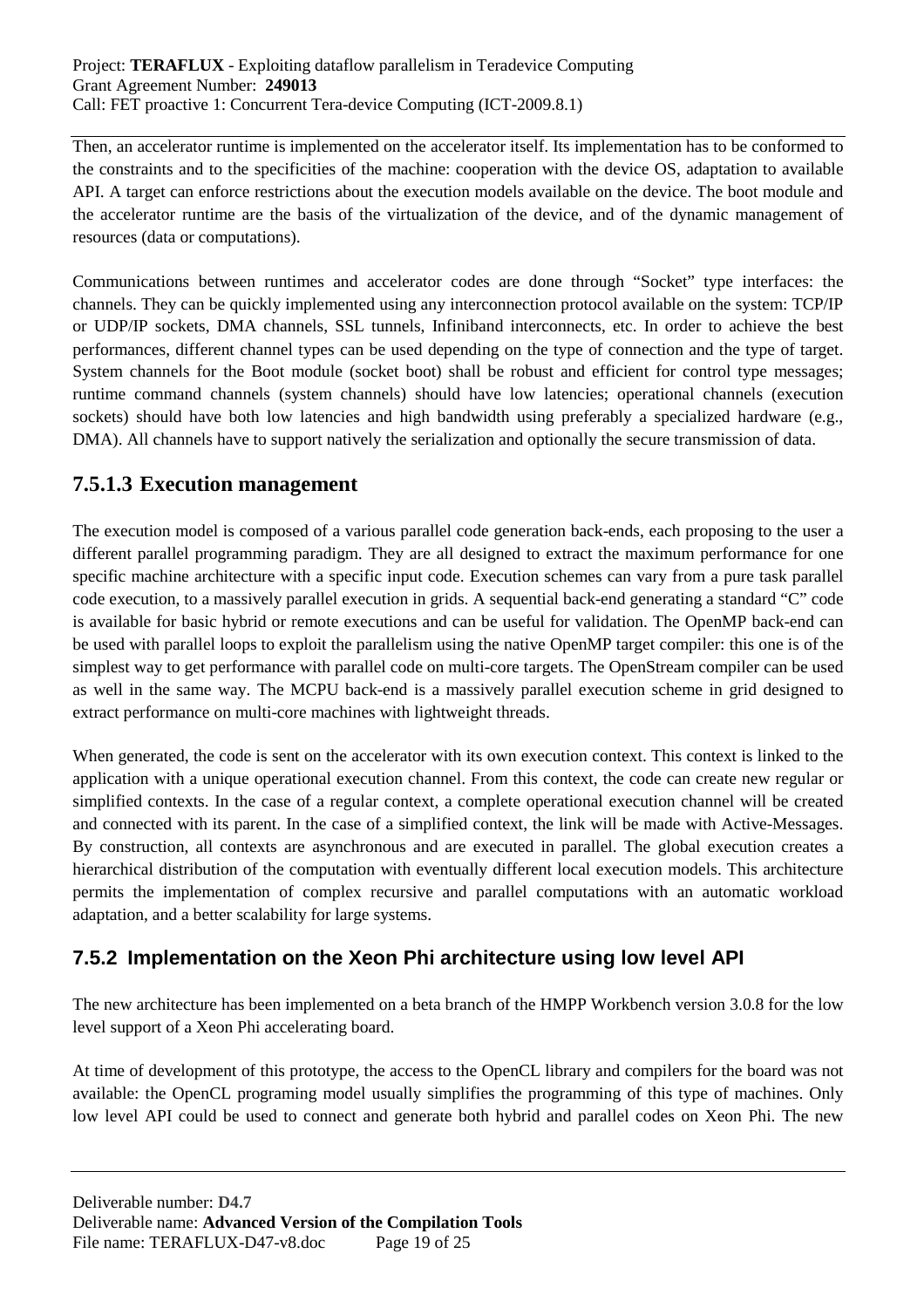HMPP Server architecture has been an opportunity for the implementation this new target in the HMPP workbench, and this machine, enabled us the evaluation and the validation of the architecture on a real case.

Low level API were on one side the COI library used to access and initialize the Xeon Phi, and on the other side the proprietary SCIF library capable of performing fast transfers using hardware DMA. The native compilation chain supports OpenMP.

At the end of the implementation phase, the architecture could be nearly completely validated. The validation could qualify:

- 1. the management of the unified boot system;
- 2. the management of the compilation chain and of the hybrid code generation;
- 3. the preliminary support of execution contexts and of interleaved kernel executions;
- 4. the support of boot, system, and operational channels by a proprietary DMA.

The full chain of the beta version of the HMPP server was validated – from the directive programming to the execution on the device – using the "HydroC" application. This real life C application performs a simulation of hydrodynamic flows using the "Godunov" algorithm. The validation was performed on two versions of the application: a first version using OpenHMPP (version 2 and 3) and a second version using the OpenACC language. In both cases, the application used the OpenMP code generation back-end.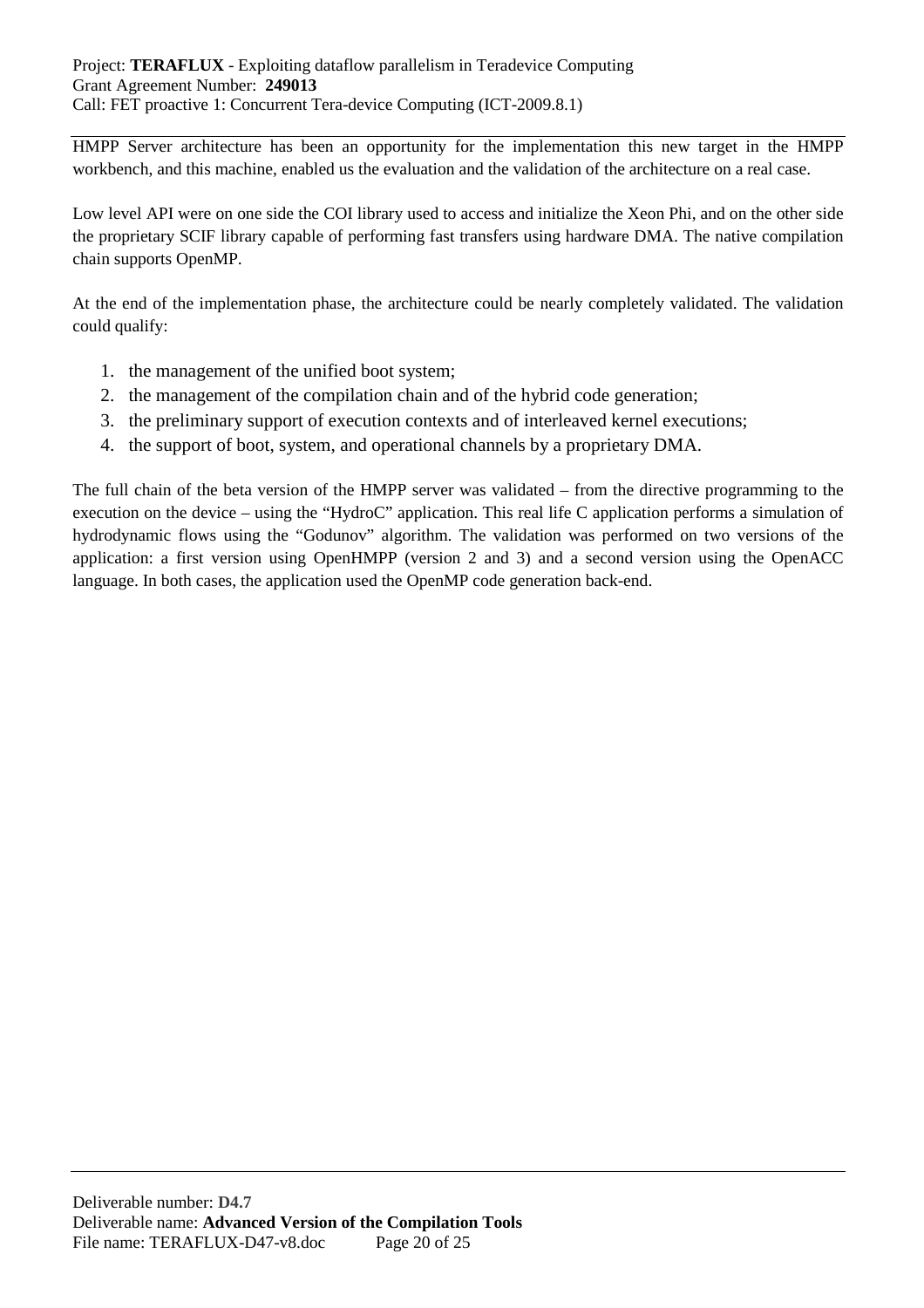# **8 Performance Analysis and Portability Experiments**

So far, the project's activities in WP4 have focused on optimizations and compilation flow to support dataflow programming and transactional memory. One long-term objective of advanced compilers remains to offer one more level of abstraction to programmers: performance portability. Loop tiling and thread-level parallelization are two critical optimizations to exploit multi-processor architectures with deep memory hierarchies. These optimizations are some of the most effective ones, when exposing coarse grain parallelism, to adapt the program to a given architecture and execution context.

The dataflow model of execution does not involve the scalability drawbacks of barrier-based parallelization: tasks can execute as soon as the data becomes available (i.e., when dependences are satisfied) and lightweight scheduling heuristics exist to improve the locality of this data in higher levels of the memory hierarchy. But adaptation and advanced optimizations remain key to reach efficient levels of performance.

Loop transformations for the automatic extraction of data parallelism have flourished. Unfortunately, the landscape is much less explored in the area of task parallelism extraction and in particular the mapping of tiled iteration domains to dependent tasks. We describe below the three key contributions:

- Experimental: we demonstrate strong performance benefits of task-level automatic parallelization or reoptimization of parallel programs over state of the art data-parallelizing compilers, and we further characterize these benefits within and across tiled loop nests.
- Algorithmic: we design a task parallelization scheme following a simple but effective heuristic to select the most profitable synchronization idiom to use. This scheme exposes concurrency and favors temporal reuse across distinct loop nests (a.k.a. dynamic fusion), and further partitions the iteration domain according to the input/output signatures of dependences. Thanks to this compile-time classification, much of the run-time effort to identify dependent tasks is eliminated, allowing for a very lightweight and scalable task-parallel runtime.
- Compiler construction: we implement the above algorithm in a state-of-the-art framework for affine scheduling and polyhedral code generation, targeting the OpenStream research language.

We use the Ring-Roberts kernel below as an illustrating example, with N=4000 and using double precision floating point arithmetic.

```
for (i = 1; i < N - 1; i++)for (j = 1; j < N - 1; j++)SI: B[i][j] = (A[i][j] + A[i][j-1] + A[i][1+j] +A[1+i][j] + A[i-1][j] + A[i-1][j-1] +A[i-1][j+1] + A[i+1][j-1] + A[i+1][j+1]/8;for (i = 1; i < N-2; i++)for (j = 2; j < N-1; j++)S2: A[i][j] = abs(B[i][j]-B[i+1][j-1]) + abs(B[i+1][j] - B[i][j-1]);
```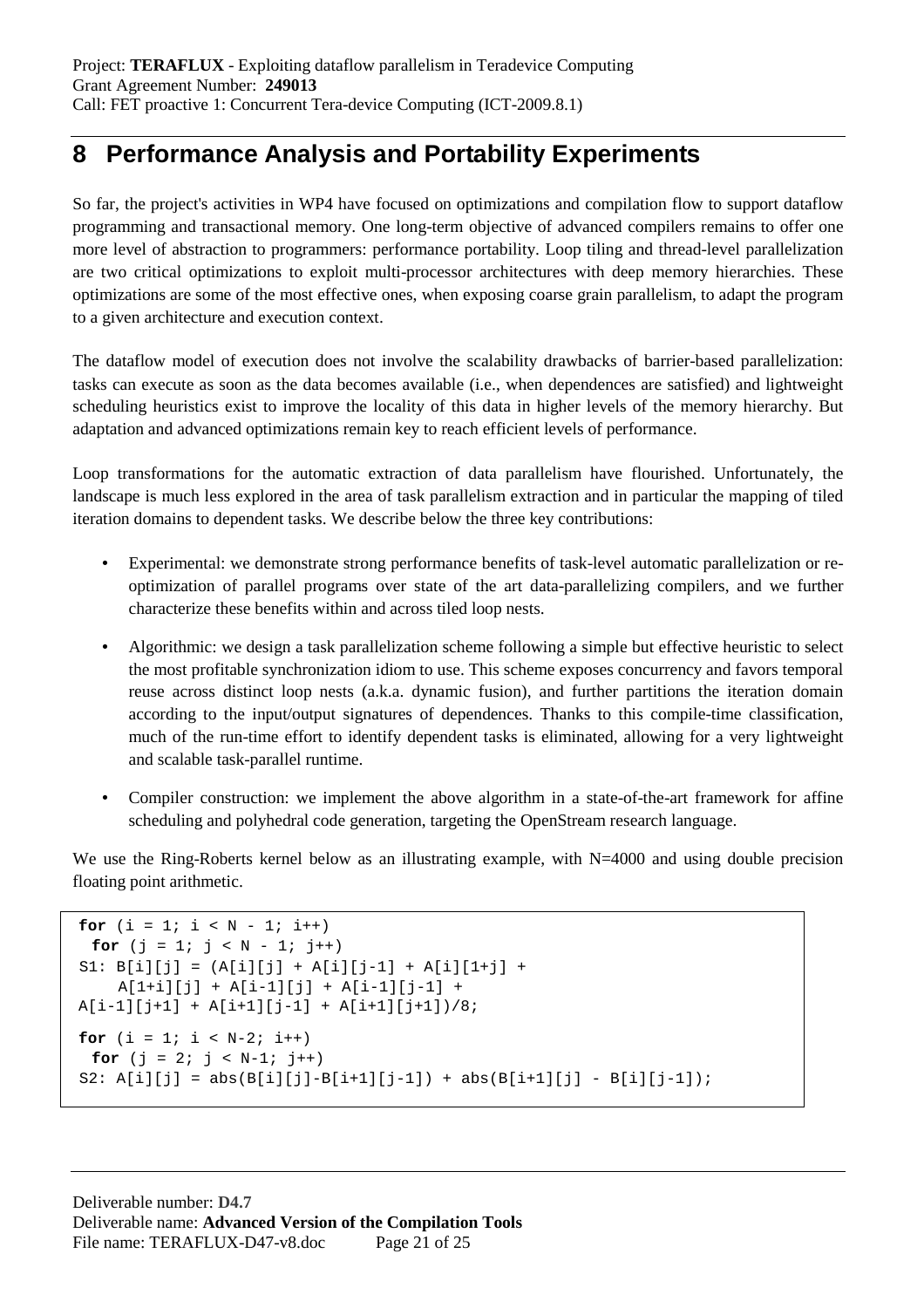### Project: **TERAFLUX** - Exploiting dataflow parallelism in Teradevice Computing Grant Agreement Number: **249013** Call: FET proactive 1: Concurrent Tera-device Computing (ICT-2009.8.1)

Table 1 below shows the performance obtained when using ICC -O3 -parallel as the compiler. The original code reaches 1.2 GigaFlop/s (GF/s) on an AMD Opteron 6274 (16 cores, 16x16KB L1, 2 GHz) and 2.7 GF/s on an Intel i7-2600 (4 cores, 4x32KG L1, 3.4 GHz). This program is memory bound but contains significant data reuse potential, so tiling is useful to improve performance. We leverage the power of the PLuTo compiler to tile simultaneously for coarse grained parallelism and locality, considering the two fusion heuristics "min-fusion" (do not fuse loops) and "smart-fusion" (fuse loops with common dimensions).

| Proc-cores | ref<br>ICC | minfuse<br>pluto | smartfuse<br>pluto | work<br>our |
|------------|------------|------------------|--------------------|-------------|
| opt-1      | 1.25       | 0.4              | 0.7                | 0.9         |
| opt-8      | 1.25       | 2.7              | 3.9                | 4.7         |
| opt-16     | 1.25       | 2.0              | 0.7                | 6.8         |
| $i7-1$     | 3.4        | 2.6              | 2.3                | 2.8         |
| $i7-2$     | 4.2        | 3.6              | 4.0                | 5.4         |
| $i7-4$     | 4.1        | 3.5              | 4.3                | 10.1        |

### **Table 1: Performance of Ring Roberts on Opteron and Core i7**

One strategy, referred to as "minfuse" in the PLuTo compiler, tiles and parallelizes each loop nest independently, requiring 2 barriers. The symmetric strategy, referred to as "maxfuse", attempts to fuse loops even at the expense of resorting to more complex sequences of loop transformations such as loop skewing, pipelining and peeling to enable the fusion of program statements under a common loop nest. The "maxfuse" strategy exhibits an outermost sequential loop and a second outermost parallel loop followed by its implicit barrier. However, the performance does not increase linearly with the number of processors, instead the performance either reaches a plateau with the Intel i7, or drastically drops in the Opteron's case.

Figure 4 illustrates the nature of data dependence in the Ring-Roberts code and the parallelization options for static affine scheduling, as represented by state-of-the-art polyhedral compilers like Pluto, versus dynamic task dataflow. The top half of the figure illustrates the iteration spaces for an unfused form of the code, with the left square representing the first loop nest and the right square the second loop nest, along with 1D tiling of each loop nest, working on blocks of rows of the matrices. With Pluto minfuse, a barrier is used between execution of tiles of the first and second loops. With smartfuse, the two loop nests are fused, but skewing is required to make fusion legal. But after fusion, only wavefront parallelism is feasible with 2D tiling (and no parallelism with 1 D tiling), with barriers between diagonal wavefronts in the tiled iteration space. Thus there is a trade-off: with min-fuse, the tiled execution of each loop nest is load-balanced, but interloop data reuse is not feasible; with smart-fuse, inter-loop data reuse is exploited, but load imbalance at start-up results for tiled wavefront parallelism.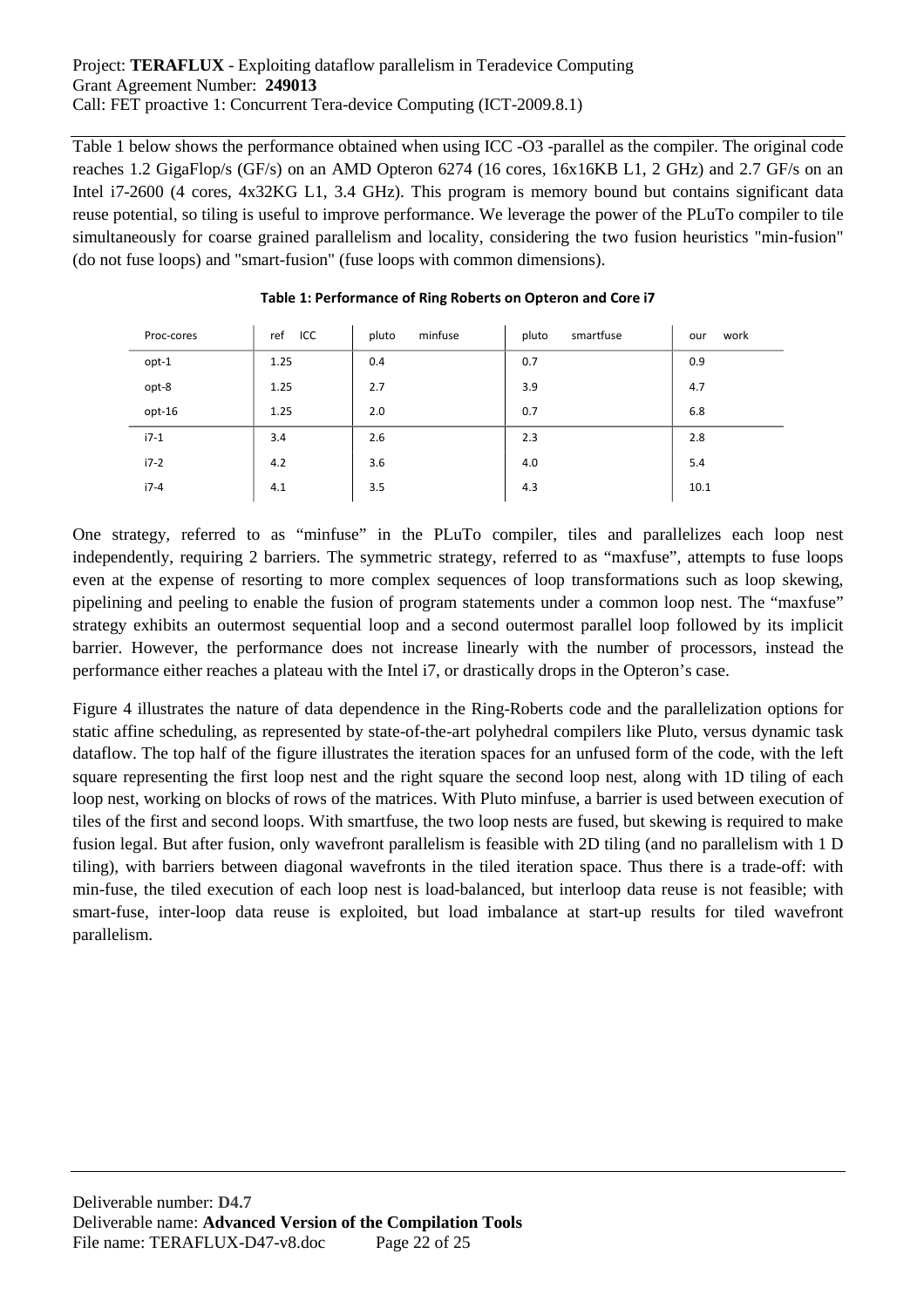

**Figure 4: Task-parallel data flow over static affine scheduling**

With a task dataflow model, it is possible to get the best of both: increased degree of task-level parallelism as well as inter-loop data reuse. This occurs by creating 1D parallel tasks for each loop, but the point-to-point task level synchronization enables ready tasks from the second loop nest to be executed as soon as the needed tasks (the ones corresponding to the same block row and the ones on either side) have completed. Thus, a "dynamic fusion" between the loop nests is achieved automatically, without the problem of load imbalance from the wavefront parallelism with a static affine tile schedule for the fused loop nests.

This problem has been recognized in the linear algebra community and specialized solutions have been designed. We propose a general-purpose solution by leveraging properties of the schedule of tiles as computed by polyhedral compilers, and utilize it to determine at compile-time the inter-tile-band and intra-tile-band dependences. Unlike classical approaches in automatic parallelization, these dependences will then be instantiated at run time, and fed to a dynamic task scheduler. The last columns in Table 1 show the performance obtained when generating task-parallel code from the PLuTo min-fuse heuristic when compiling the task body with ICC -O3 xAVX. As one can see, after optimizing the task body, we obtain near perfect scaling on Intel's i7, yielding a 4x and 2x improvement, over ICC and PLuTo's best, respectively; whereas on AMD's Opteron we obtain over 6x relative to the baseline and 2x over PLuTo.

Our technique can be summarized as follows. We first compute tile-level constructs which are the input to an algorithm that selects stream idioms to be used for each tile dependence or to a partition routine which splits the loop nests into classes that share identical input/output dependence patterns. This algorithm chooses when to extract parallelism across disjoint loops, while the partition routine allows to create a dynamic wavefront of tiles. Then a (static) task-graph is constructed to prune redundant dependences and to decorate it with dependence information. Finally, code is generated for the OpenStream run-time.

We conducted systematic performance evaluations on the Polybench suite, comparing task-parallel dataflow execution with barrier-based data-parallel versions, on 3 different multicore architectures. The results consistently establish the scalability advantages and performance portability of the task-parallel version.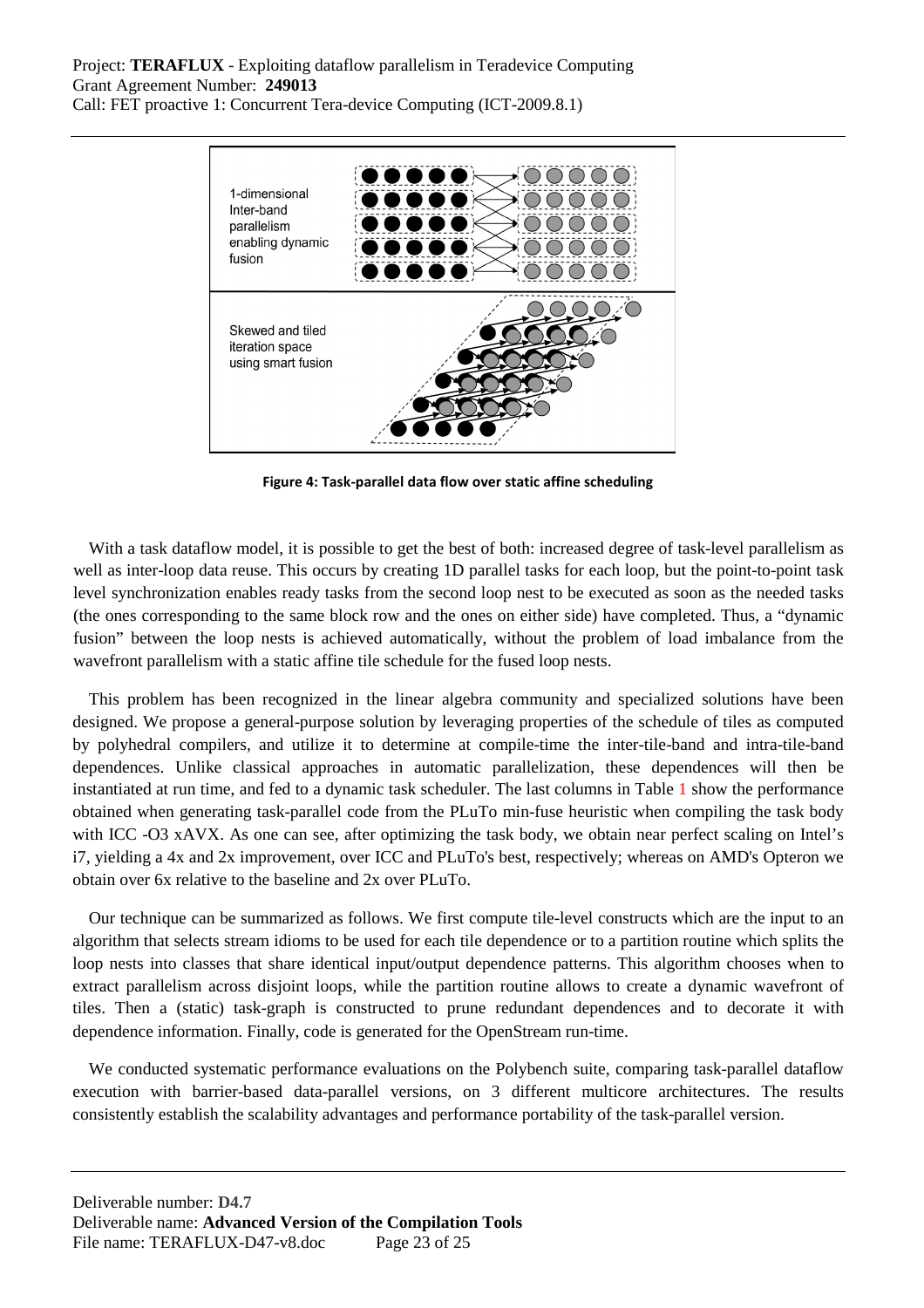# **9 Conclusion**

We surveyed the final, integrated flow of the project, combining compilation methods and tools, and runtime systems, mapping both plain-C and modern efficiency languages such as StarSs, HMPP, OpenACC and OpenStream to the TERAFLUX execution model and instruction set. The flow also supports the conversion of a high-level productivity language, Scala, for efficient execution on a dataflow architecture. The development of a prototype of the HMPP workbench for the TF machine has led to the design of a new compilation infrastructure capable of addressing a wide range of accelerating devices using the OpenHMPP programming models. Major work has been necessary for the design and the implementation of new runtime systems to support the remote execution of codes on new systems like TERAFLUX machines. The new HMPP Server compilation framework offers a generic platform for the deployment of hybrid and parallel applications, and proposes a much more powerful infrastructure than the previous HMPP Workbench: it provides an extended support of complex resources, the securisation and authentication of data transfers, and extends the management capabilities of parallel computations.

Strong publication output and open source tool distribution was achieved as a result of the activities of WP4. Performance analysis and portability studies enabled by this tool flow have been demonstrated, with direct experimental validation on 1024 multi-node TERAFLUX simulation, the results being reported in WP2 and WP7.